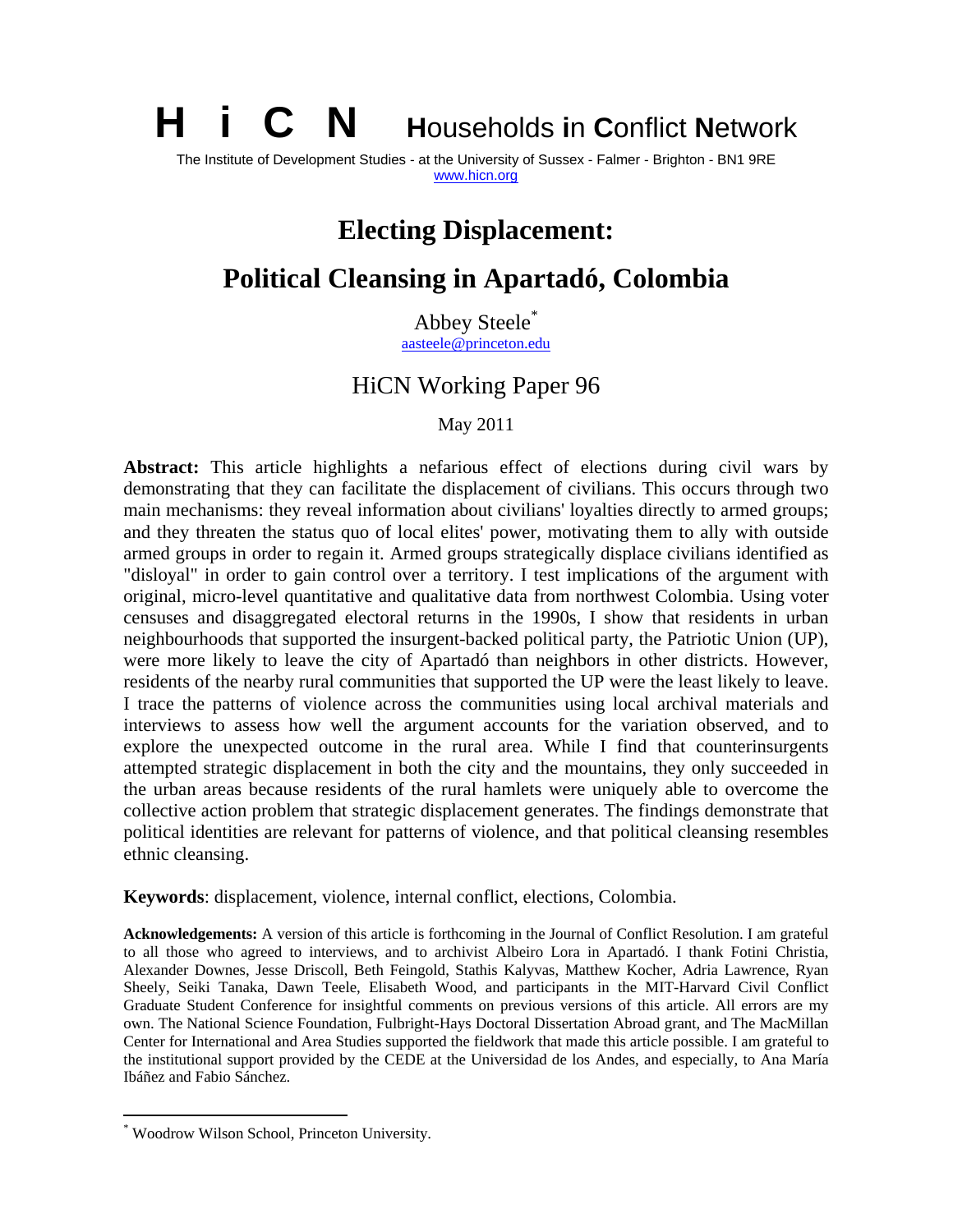### 1 Introduction

In 1990, the banana-producing corridor in northwest Colombia was known for its leftist politics, strong unions, and the influence of two Marxist-inspired guerrilla groups. By 2002, the region tempered union activity and embraced right-wing paramilitaries. Existing explanations for such a shift relate to expectations about individuals' behavior given an armed group's degree of control: individuals change their allegiances because there are no alternatives (Kalyvas, 2006), or because they are coerced (Acemoglu, Robinson and Santos, 2009). In contrast, I argue that the shift away from leftist politics at the regional level was due to displacement. The expulsion of civilians perceived to be disloyal based on their association with the insurgent-backed political party enabled paramilitary and state forces to wrest control from the Revolutionary Armed Forces of Colombia (Fuerzas Armadas Revolucionarias de Colombia - FARC) - and dramatically change the politics of the region.

I proceed in three steps. First, I disaggregate the concept of displacement, and focus on strategic displacement, which I define as the expulsion of civilians from a territory by an armed group. Second, I develop a theory of when and where strategic displacement is likely to occur during civil wars. I argue that strategic displacement is likely when armed groups compete for territorial control, and in communities where a local cleavage reveals civilians' loyalties. Although information about civilian preferences is difficult to obtain in the context of civil wars, elections conducted before or during a violent conflict are one way that armed groups can identify local cleavages. When and where civilians vote for an insurgent-affiliated political party, counterinsurgents infer that they are disloyal and target them for displacement.

Third, I disaggregate empirically to test implications of the argument with quantitative and qualitative evidence from a Colombian municipality. I find that residents in neighborhoods that supported the insurgent-backed political party, the Patriotic Union  $(Union Patriótica - UP)$ , were more likely to leave Apartadó than their neighbors residing in other districts. To assess the extent to which the variation is explained by my argument, I trace the patterns of violence and targeting in the urban and rural com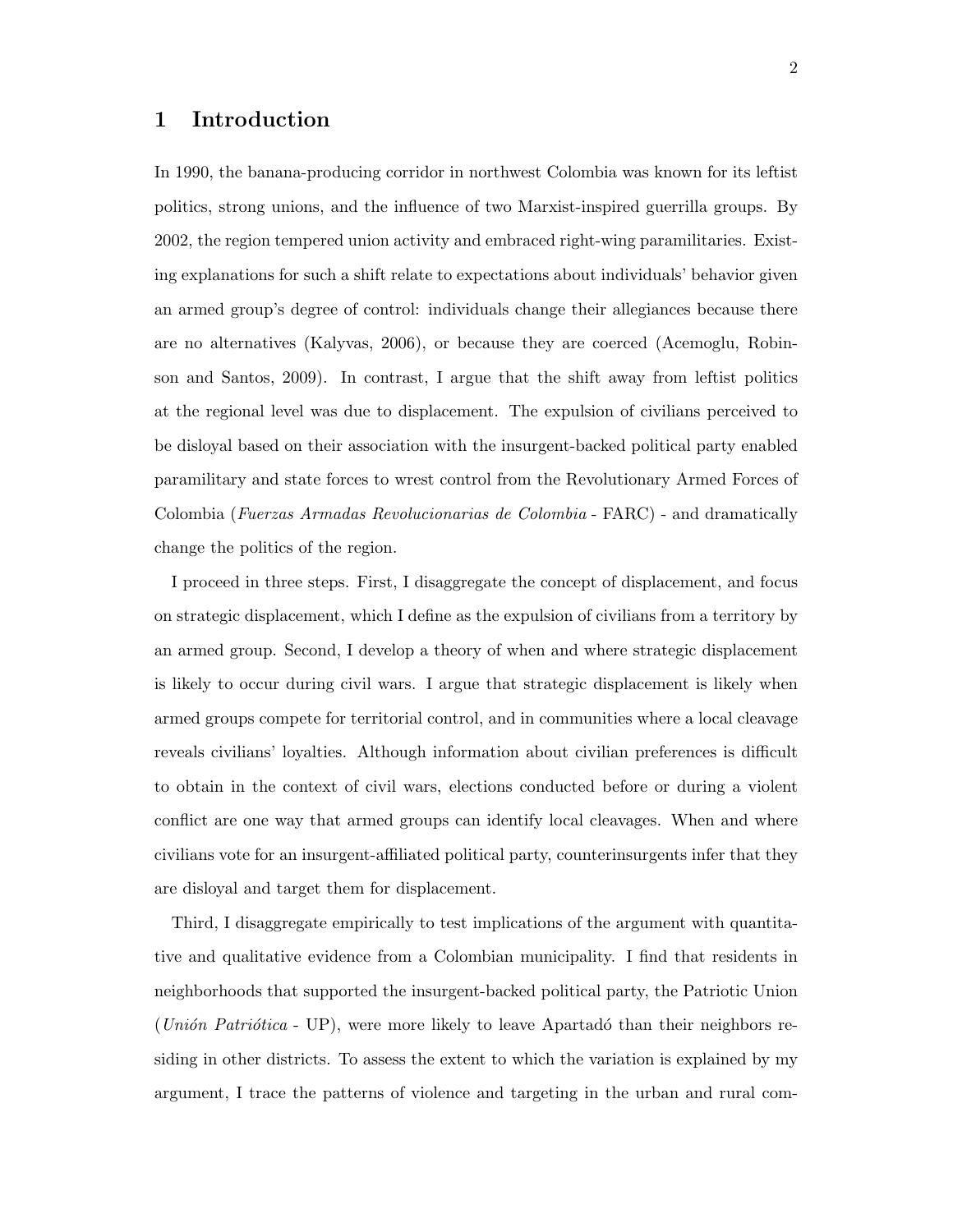munities of the municipality. Local archival materials and interviews with residents, political leaders, and former combatants show that counterinsurgents targeted neighborhoods affiliated with the FARC's political party. In the rural, mountainous district, however, I find that civilians were able to stay in spite of counterinsurgent targeting, not because of its absence.

The theory has relevance beyond subnational variation in Colombia. Displacement is a massive feature of civil war violence: as of 2010, an estimated 40 million people are displaced in 52 countries (Birkeland and Jennings, 2011). Understanding the underlying logic of displacement is necessary for adopting preventive measures - potentially including refraining from elections - and for developing effective interventions. Studying the political aspects of displacement illuminates this effort, because it reveals patterns that have been overlooked, and which many actors have incentives to continue to obscure. Non-governmental organizations, and state and non-state armed groups all have reasons to portray displacement as apolitical, albeit different ones: NGOs emphasize that IDPs and refugees are victims, while armed groups claim that displacement is an unfortunate by-product of civil wars. The politics of displacement have implications for civilian safety - even after they flee violence, they may not avoid it (Steele, 2010; Stepputat, 1999).

This article has six sections. In section two, I briefly review the literature on displacement. In section three, I develop the theory. Section four presents the empirics and discusses the results. In section five, I use interview and archival evidence to further evaluate the argument and the quantitative findings. Section six concludes.

## 2 Displacement during Civil Wars

The literature relevant to the causes of civilian displacement can be grouped into three main approaches. Some scholars implicitly or explicitly treat displacement as a haphazard by-product of violence. Following Petersen (1958) and Kunz (1973), these studies tend to conceive of displacement as similar to migration; civilians face 'push' factors like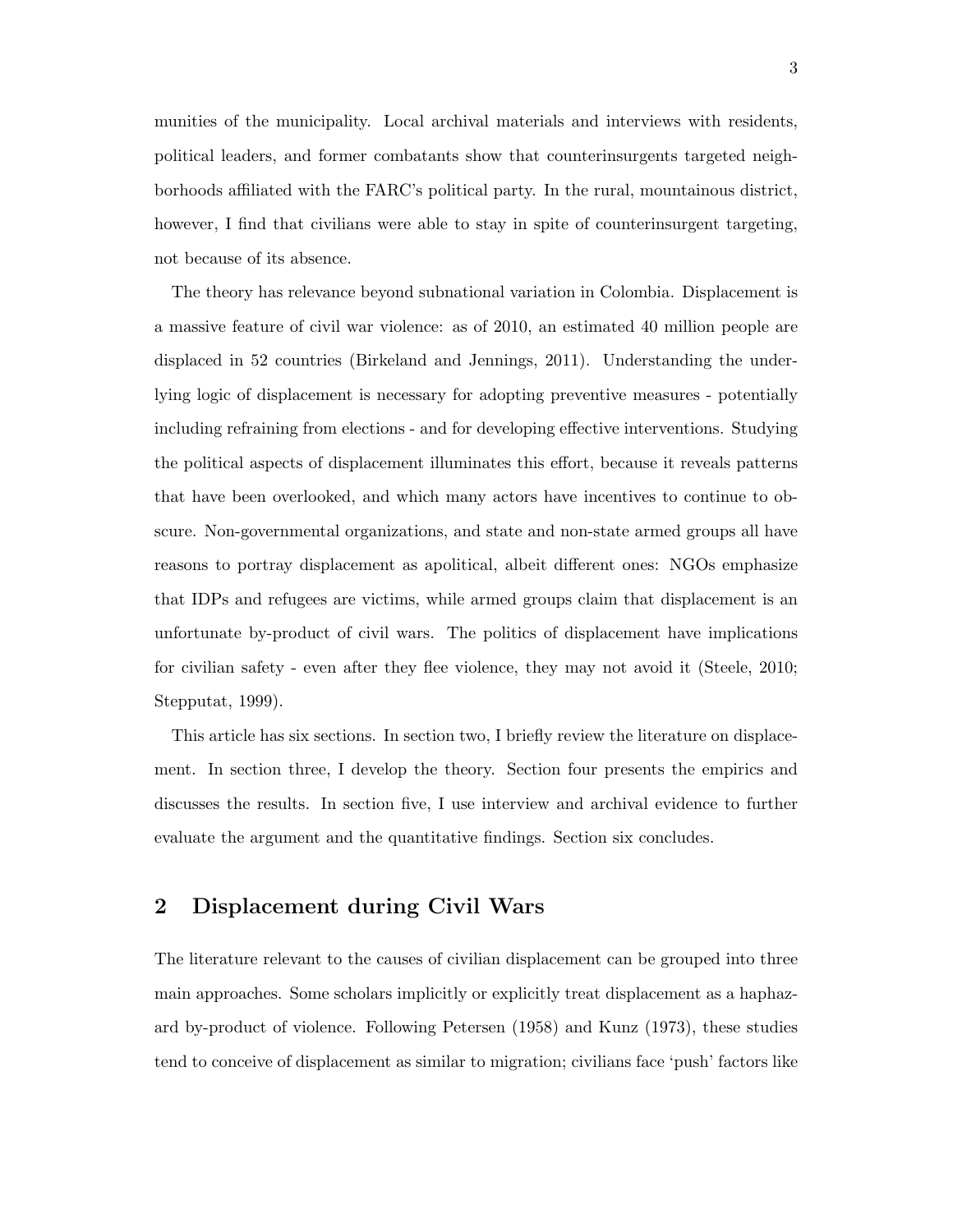violence, conflict, and war (e.g., Cohen and Deng, 1998; Zolberg, Suhrke and Aguayo, 1989). In cross-national studies, scholars have linked higher levels of violence to higher levels of displacement (e.g., Davenport, Moore and Poe, 2003; Moore and Shellman, 2004, 2006; Schmeidl, 1997; Stanley, 1987). Yet Melander and Oberg (2007) have found that battle deaths within civil wars do not explain the scale of displacement, which suggests that not all types of violence are equivalent. Further, comparing violence and displacement does not resolve the underlying relationship: as I argue below, violence could increase in order to increase displacement.

A second body of literature implies that ethnic difference explains observed variation. Yet wars that are not considered "ethnic" also generate high levels of displacement. Further, even during ethnic civil wars, there is evidence that variation exists in terms of which communities and members are targeted (Bulutgil, 2009; Ron, 2003).

Finally, in contrast to the "byproduct" or "ethnic" lines of reasoning, which group people as "civilians" or "co-ethnics," a third body of literature groups them by observable characteristics related to wealth. Authors infer that armed groups target the wealthy, or the landless, because they seek to expropriate (the former group has more to loot, while the latter is easier to victimize) (Ibáñez, 2008; Reyes, 2009).

All three arguments assume that civilians in general, or civilians of a certain "type," face the same risk of violence.<sup>1</sup> The two latter suggest that armed group strategy plays a role, but they tend to infer motivations based on victims' profiles. Recent scholarship on civil war violence theorizes armed group strategy and civilian agency in a deductive way, which leads to a fourth implication for displacement. Kalyvas (2006) assumes that armed groups prefer to govern all civilians within a territory, so civilians should change their behavior according to whichever armed group is in control. As a result, this logic implies that very little displacement should be observed at all, and yet roughly twice as many individuals have been displaced during civil wars since 1945 as have been killed (Birkeland and Jennings, 2011). The theory I develop in the next section builds on insights into armed groups' strategies during civil war and civilians' preferences and agency. Whereas the "ethnic" and "material" bodies of literature focus on immutable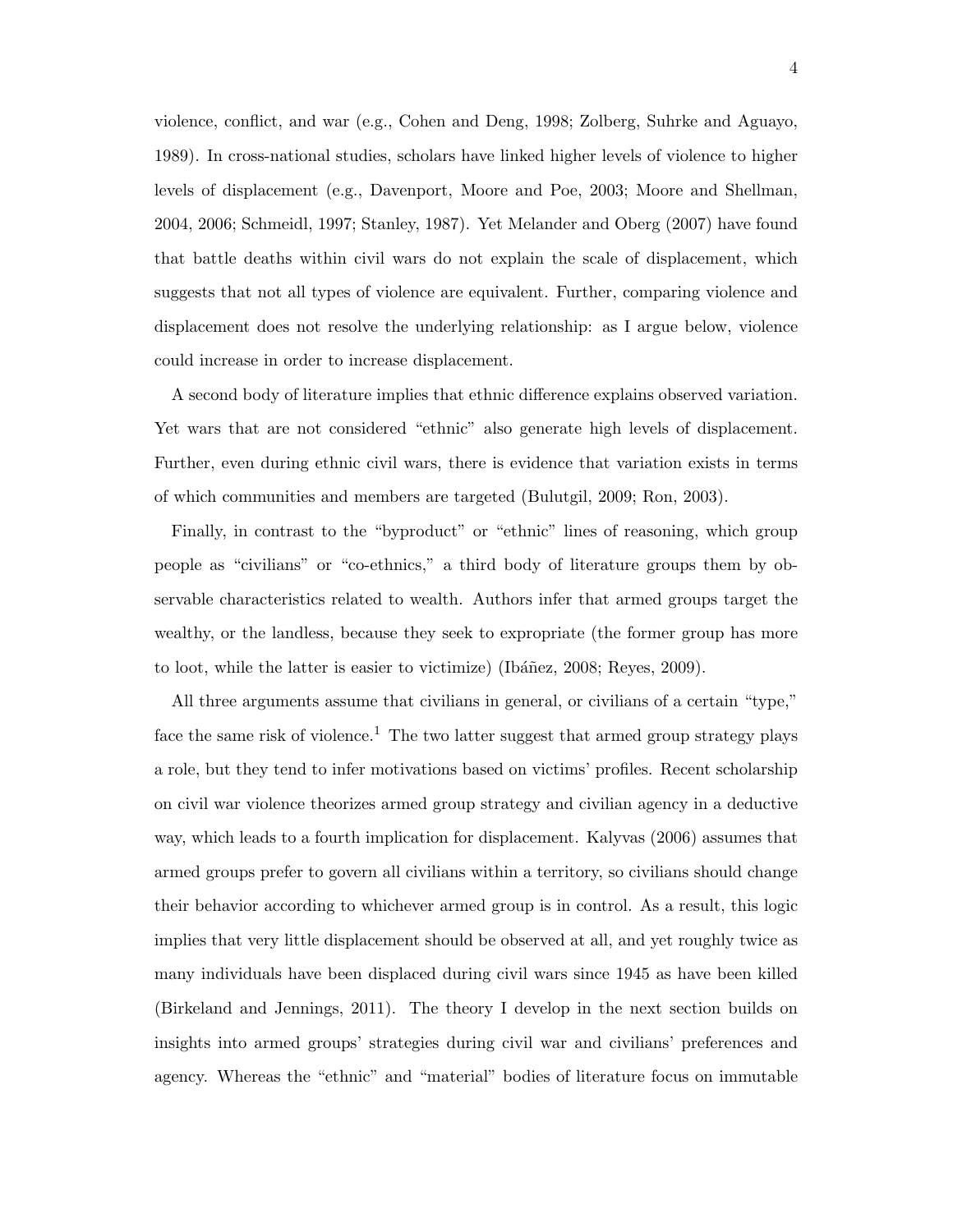types, I emphasize political identities.

### 3 A Theory of Strategic Displacement in Civil Wars

Before outlining my theory, some conceptual clarity is required. Most work refers to the legal definition of internally displaced person (IDP) or refugee, found in the UN Convention Relating to the Status of Refugees, which defines refugees as anyone "owing to a well-founded fear of being persecuted for reasons of race, religion, nationality, membership of a particular social group, or political opinion, is outside the country of his nationality, and is unable to or, owing to such fear, is unwilling to avail himself of the protection of that country..." (Article 1) (UNHCR, 2010), (e.g., Moore and Shellman,  $2004$ .<sup>2</sup> Even though the predominant "push-pull" model implies a range of possible causes that could generate a "fear of being persecuted," relying on the legal definition of refugees forces studies to try to account for all observed IDPs or refugees - in other words, the aggregate outcome of several potential causes. Such an approach, though, limits our ability to get a handle on where and when different processes are likely to be contributing to what we observe. In this paper, I focus on what I call "strategic displacement," which I define as the expulsion of civilians from a territory by an armed group.<sup>3</sup> I aim to address the conditions under which armed groups engage in strategic displacement.

Secondly, I restrict the scope of the project to civil wars. In particular, I focus on "irregular" civil wars (Kalyvas, 2005), which are characterized by an imbalance of resources between strong state militaries and allied militias and weak insurgents, leading insurgents to avoid military confrontations with the state. In such a context, it is unclear where civilians should go to improve their safety. For insurgents, it makes sense to hide among civilians to avoid detection and direct combat. For counterinsurgents, the "identification problem" - separating civilians from insurgents - is the central challenge (Kalyvas, 2006).

Civilians are individuals who do not participate in the military activities of any armed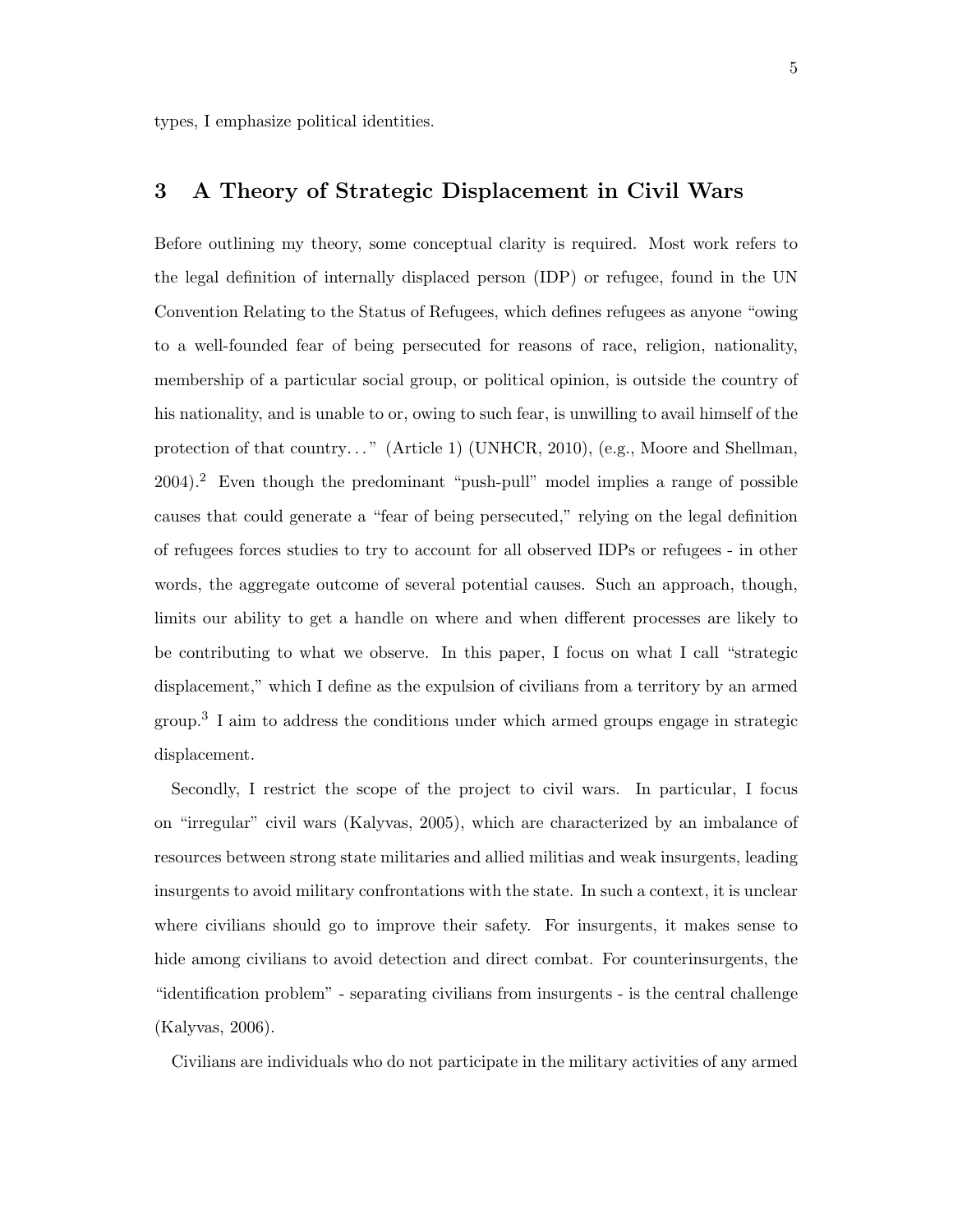group, but who may be "part-time" affiliates or collaborators. To maximize the probability of avoiding violence, I assume that individuals continually assess their risk and weigh the actions they can take to reduce that risk, subject to their political preferences and resource constraints.<sup>4</sup> I assume that all things equal, they prefer to stay in their communities.<sup>5</sup>

Finally, I assume that armed groups, including state armed forces, are organizations that compete for control over a territory. To this end, they use various forms of violence to gain or retain control, or to disrupt a rival's presence or control.<sup>6</sup>

#### 3.1 Conquest and Loyalties

I argue that local politics and warfare explain strategic displacement. Armed groups are most likely to displace when they challenge for control of a territory, and when and where the political loyalties of the population are known.

In irregular civil wars, territorial control - what armed groups compete for - requires collaboration by civilians. Yet the emerging conventional wisdom suggests that control also explains collaboration: according to the logic outlined by Kalyvas (2006), civilians should be willing to comply with whichever armed group is more powerful. I argue instead that collaboration is not just a function of incentives, such as security, but also of civilians' loyalties. Loyalties may reflect numerous aspects of individuals' experiences and perspectives, such as political preferences, social networks and organizations (Gould, 1995; Petersen, 2001), "pleasure in agency" (Wood, 2003), and armed groups' behavior (Arjona, 2009). Whatever their source, I assume that loyalties will influence the likelihood and quality of collaboration. Yet loyalties can be difficult for armed groups to detect, especially in wars without an ascriptive cleavage. David Galula, a captain in the French army during the Algerian War of Independence, articulated the dilemma: "To sum up the situation  $(\ldots)$  the big question was how to assess the loyalty of the [locals]. The theory that the population would join our side once it felt protected from the threat of rebel bands had proved wrong. The idea that we could forcibly im-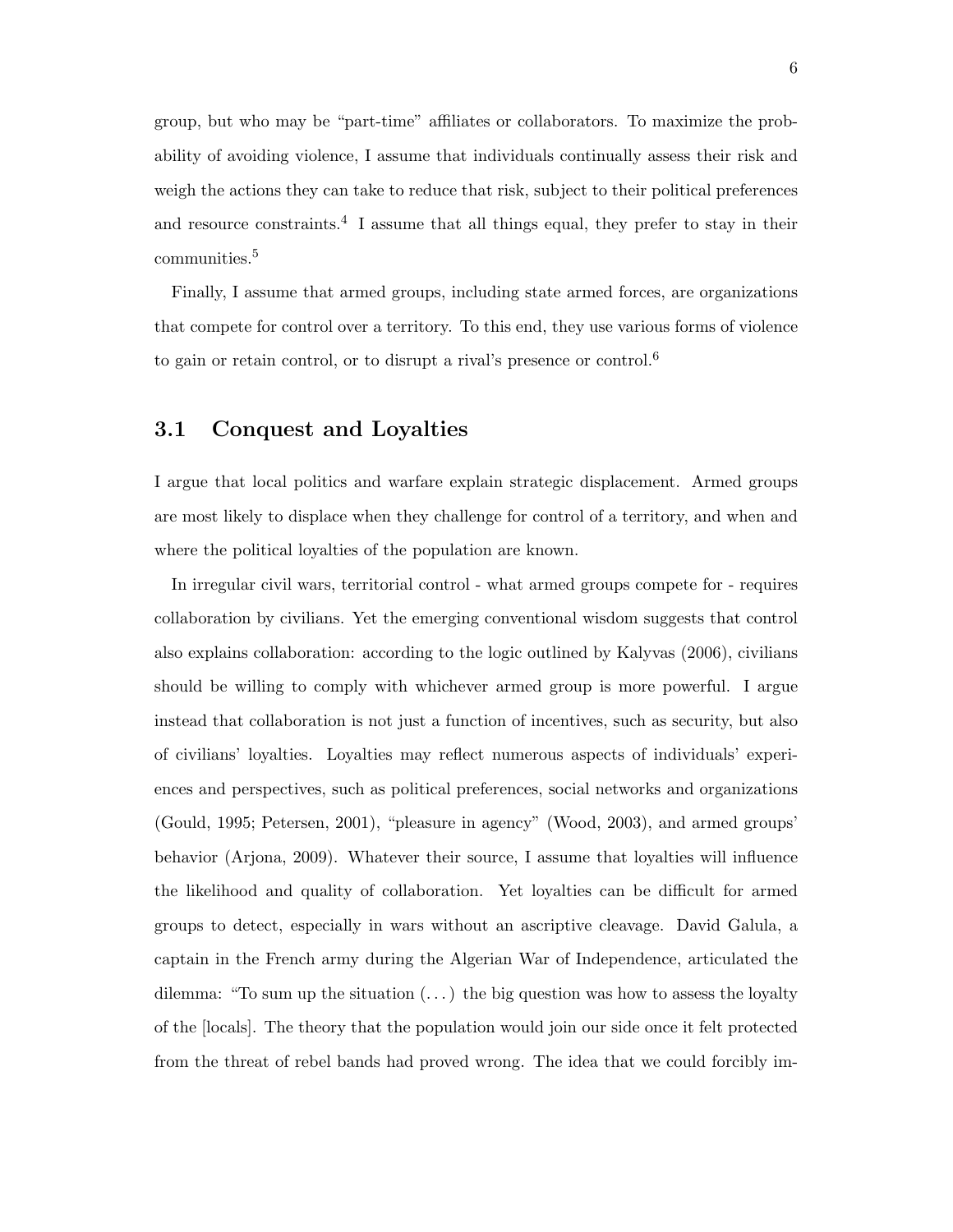plicate the population on our side had not worked" (Galula, 1963, 97). In other words, counterinsurgents face two challenges: 1) how to gain control of a territory if "conversion" of civilians is not possible; and 2) how to identify the loyalties of civilians. I argue that resolving the first problem depends on figuring out the second: armed groups can opt to displace when and where they can infer loyalties.

If conversion is unlikely, an alternative is expulsion. Armed groups are most likely to engage in strategic displacement when trying to gain control of a territory, because it facilitates conquest directly and indirectly.<sup>7</sup> First, to the extent that the "disloyal" civilians contribute to insurgents, removing them from a community directly reduces the resources available to insurgents, and, consequently, their presence.<sup>8</sup> Selective violence is insufficient to generate changes in loyalties. Second, the remaining population may be more likely to comply with counterinsurgents, and therefore lower the costs of establishing control, via three possible mechanisms. First, upsetting the balance of power should reduce civilians' fear of retaliation by insurgents. I expect civilians who may have developed grievances against insurgents or their followers to denounce individuals to counterinsurgents more regularly. In turn, the application of selective violence can reinforce counterinsurgent control of an area (Kalyvas, 2006). Second, with the most likely supporters of insurgents gone, counterinsurgents can spend less resources on monitoring. Third, displacing should also have a demonstration effect: the violence observed by the non-targeted civilians establishes a credible threat against defecting in the future.

The possibility of collective targeting and its expected cascade effect makes strategic displacement less costly than mass killing.<sup>9</sup> In addition, in contemporary civil wars, mass killing invites condemnation that could lead to intervention - and jeopardize an armed group's goal of territorial control. Second, because displacement is frequently perceived to be a by-product of violence rather than a strategy, armed groups, especially state armed forces, can deny responsibility more easily than when using lethal violence.

If strategic displacement is effective during conquest, how do armed groups detect the disloyal? In some wars, ascriptive 'clues' are used to infer loyalties by one or both armed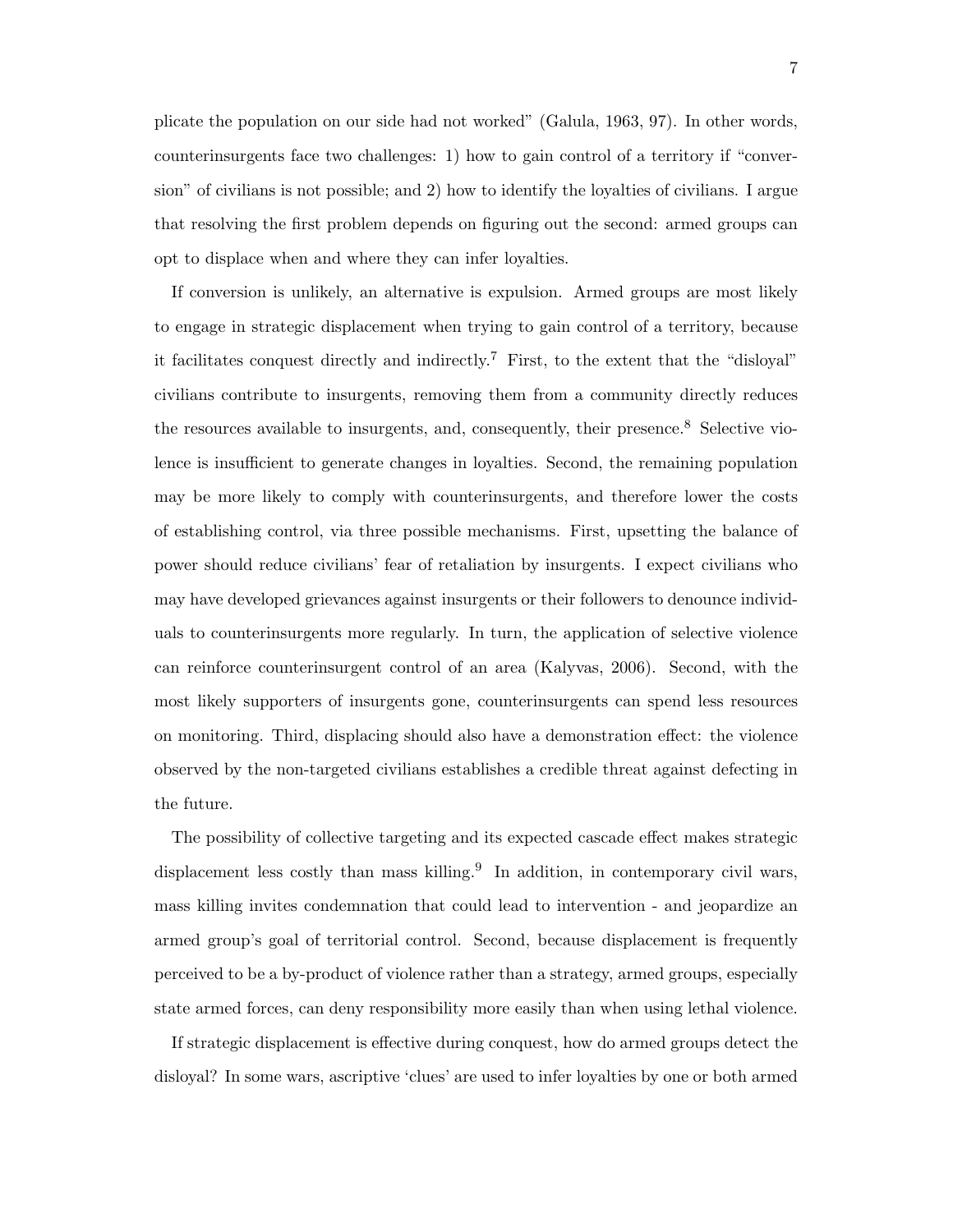groups, and civilians themselves. Even in wars without an ethnic cleavage, though, information linking groups of civilians to armed groups can emerge, especially at the local level. Elections contested by political parties that could be viewed as sympathetic to armed groups, or "parties of the enemy" (Trinquier, 1964, 27), facilitate strategic displacement both directly and indirectly. First, they allow armed groups to form beliefs about civilians' loyalties, and they link those loyalties to particular locations within a community. Second, the public revelation of a cleavage also provides information to civilians and elites in a community, which in turn enables them to take stock of their relative distribution, form beliefs about future safety, and to seek allies outside the community. In other words, when a group-level identifier like political party membership links some civilians to an armed group, it can either entice outside challengers to strike, or prompt locals to form alliances with outsiders. The information elections reveal is crucial, because in order for strategic displacement to be effective, an armed group must be able to direct sustained violence against a precise civilian group within a region or city. In communities without an ascriptive cleavage, counterinsurgents attempting to displace a targeted segment of the population need to direct violence against particular locations, and electoral results reflect where parties have a territorial base.<sup>10</sup> Targeting the group - what I call "collective targeting" - is effective because individuals' risk is tied to others' decisions (Steele,  $2009b$ ). In the context of violence and threats against their group, households have strong incentives to leave, which increase if others begin to do so, because the odds they will suffer increases.

The argument leads to implications that I test in the next section.

## 4 Testing the Theory in Colombia

The topic and theory pose considerable challenges to empirical testing. Information on group identities that are largely unobservable (i.e., in non-ethnic civil wars) is difficult to gather in the context of civil wars, let alone across wars. Colombia is an appropriate setting to test the theory, for both analytical and practical reasons. Given that the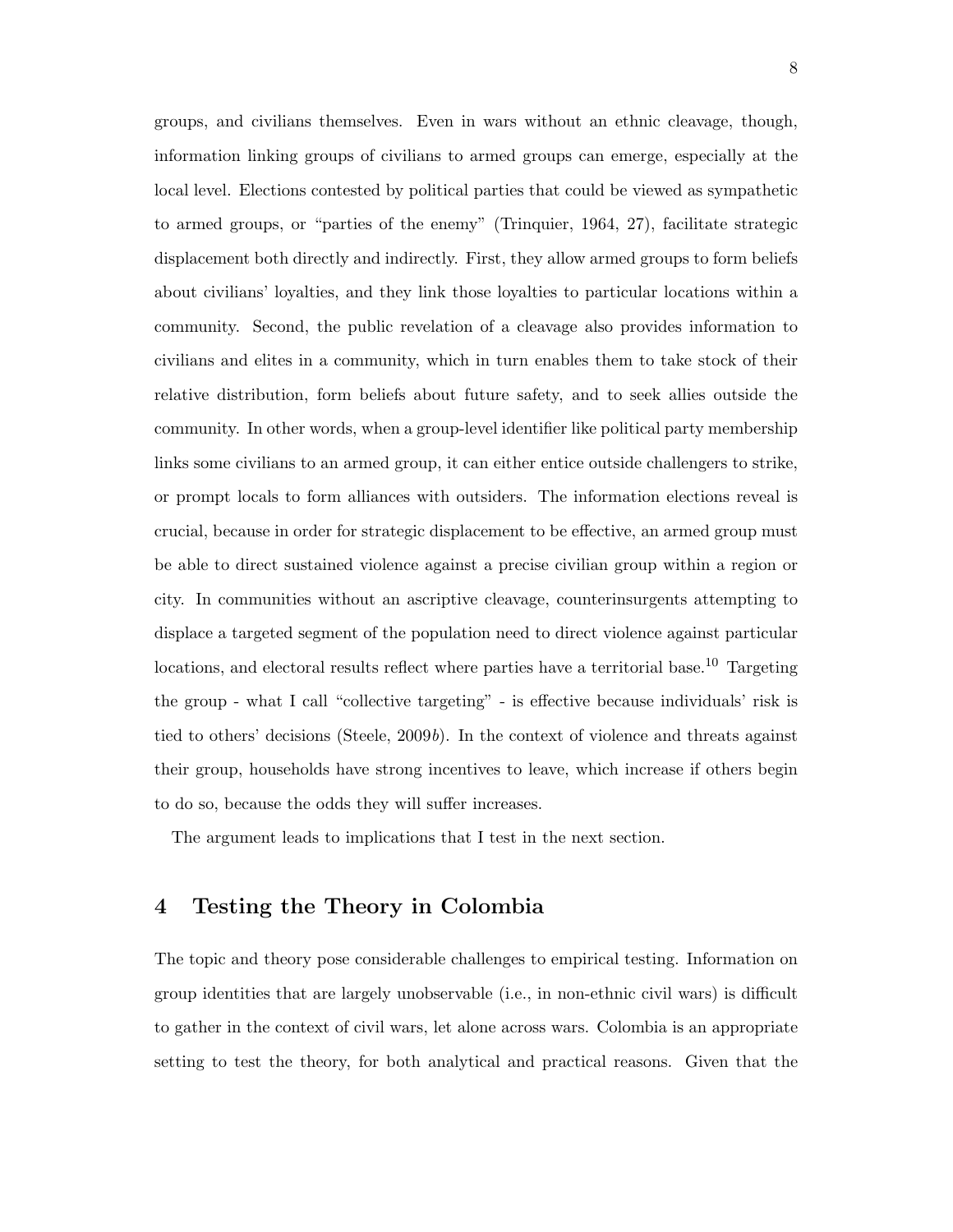argument is based on local-level dynamics, a sub-national research design is appropriate.<sup>11</sup> As an irregular civil war, it fits the scope conditions of the argument. With a population of internally displaced people (IDPs) roughly estimated around 4 million nearly 10 percent of the population - Colombia ranks among the Sudan, Iraq, Somalia, and the Democratic Republic of the Congo as one of the countries most affected by internal displacement in the world (Birkeland and Jennings, 2011). Finally, relatively rich data are available, and the possibility to conduct fieldwork in some regions of the country make an in-depth study possible.

I collected fine-grained quantitative and qualitative data for several communities of a municipality<sup>12</sup> in northwest Colombia called Apartadó, where support for the insurgentbacked political party varied across city neighborhoods and rural communities. This variation allows me to test a central implication of my argument: civilians perceived to be disloyal are more likely to be expelled by the challenging armed group than other residents. I collected original data on individuals that I linked to electoral returns, and by extension, political affiliation. Yet though we observe variation in displacement across political groups as expected, it may be explained by dynamics other than armed group strategic behavior. To test whether or not the correlations are explained by my argument, I trace the behavior of the counterinsurgent forces in neighborhoods and communities in Apartadó using archival and interview evidence. As I develop below, this approach allows me to explore an unexpected outcome and develop insights into the conditions under which civilians are able to resist strategic displacement.

Before describing the data, I provide a brief background on the Colombian civil war and its trajectory in Apartadó.

### 4.1 Civil War in Apartadó

The municipality of Apartado was officially founded in 1968, and quickly became the de facto capital of the booming banana industry. It is situated in the northwest region of Urab´a, in the department of Antioquia. The region is about one-tenth the land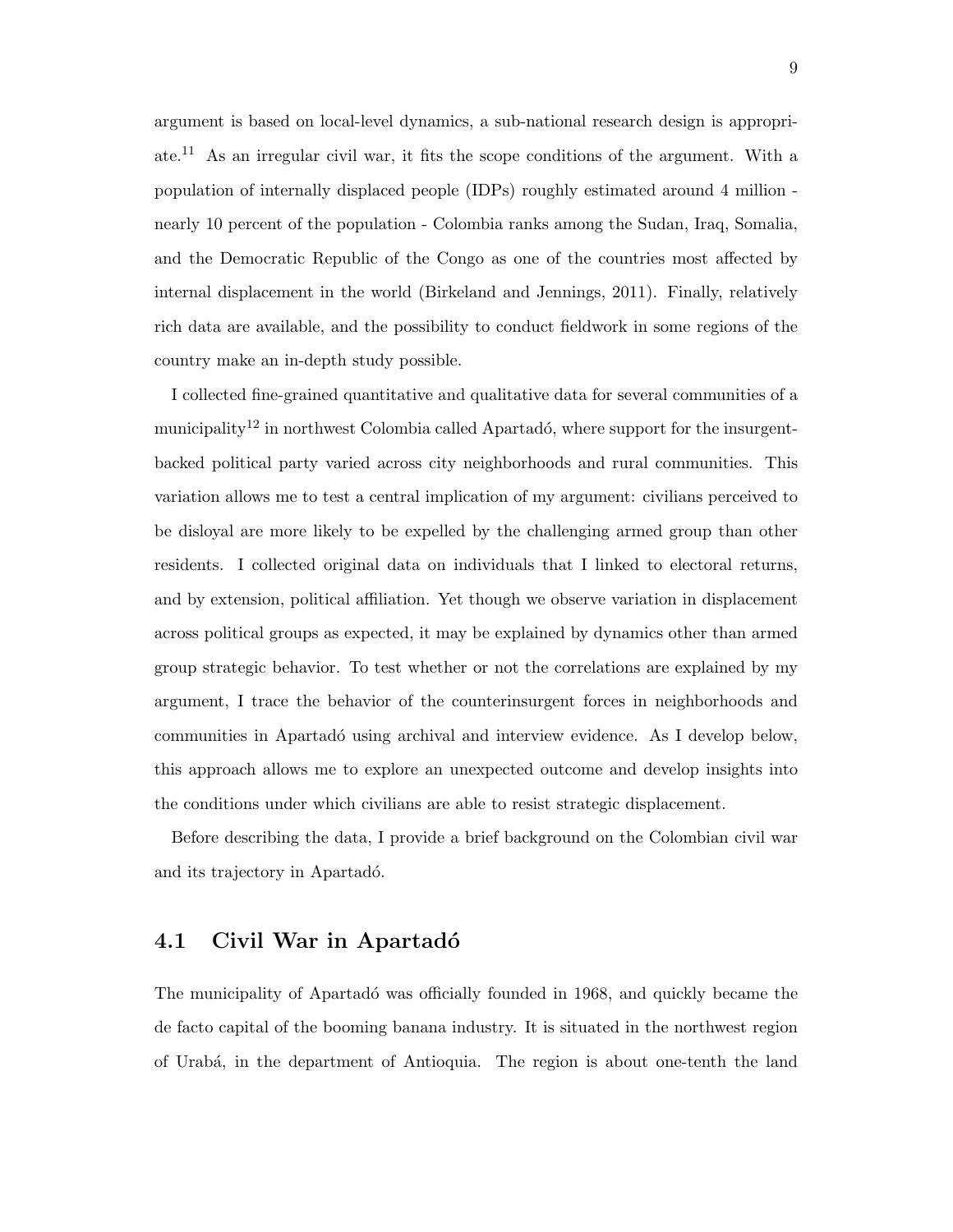mass of Colombia, and about one-tenth the population size. Apartadó's 600 square kilometers span flatlands and mountains, anchored by one mid-sized city surrounded by three rural districts and two indigenous reservations (*resquardos*).<sup>13</sup> Figure 1 is a map of the municipality. Its diverse terrain and socioeconomic base, combined with variation over time and across communities in armed group presence, makes Apartad´o a basis for comparison to a range of other types of communities within Colombia, and allows me to test key implications of the argument.

#### Insurgency & Political Loyalties

The civil war in Colombia has a long history with numerous protagonists and distinct patterns of violence. After La Violencia (The Violence), a civil war of partisan violence and banditry roughly spanning 1946-1964, Marxist guerrilla groups emerged, including the largest that still exists - the FARC. The armed groups developed networks in several peripheral areas of the country like Urab´a. In addition to the FARC, the Popular Liberation Army (*Ejercito Popular de Liberación* - EPL), a splinter leftist group, established a presence in Urab´a by the 1970s. In the banana belt, the political parties of the EPL, the PC-ML (Partido Comunista - Marxista Leninista), and of the FARC, the PCC (Partido Comunista de Colombia), competed for union members on the banana plantations at night.<sup>14</sup> Over the course of the 1980s, civilians and workers became attached to the political groups and unions (Suárez, 2007). Mario Agudelo, the head of the EPL's PC-ML in the region for over a decade, told me that by the early 1990s, "People had really strong identities. They had a sense of belonging  $(\,\ldots\,)$  People would say, 'I am a communist, I am an  $e$ speranzado.<sup>15</sup> And in Apartadó, even if they didn't, if they lived in 'X' neighborhood, they became associated with the identity of that neighborhood"<sup>16</sup>

As part of the peace process with the Betancur administration (1982-1986), the FARC and PCC created a legal political party in 1985 - the Patriotic Union (Unión Patriótica -UP). The party contested elections for the first time in 1986. Political organizing by the FARC in Apartadó formed a natural base for the UP. When elections were extended to the local level in 1988, UP candidates won mayoral posts in three Urabá municipalities: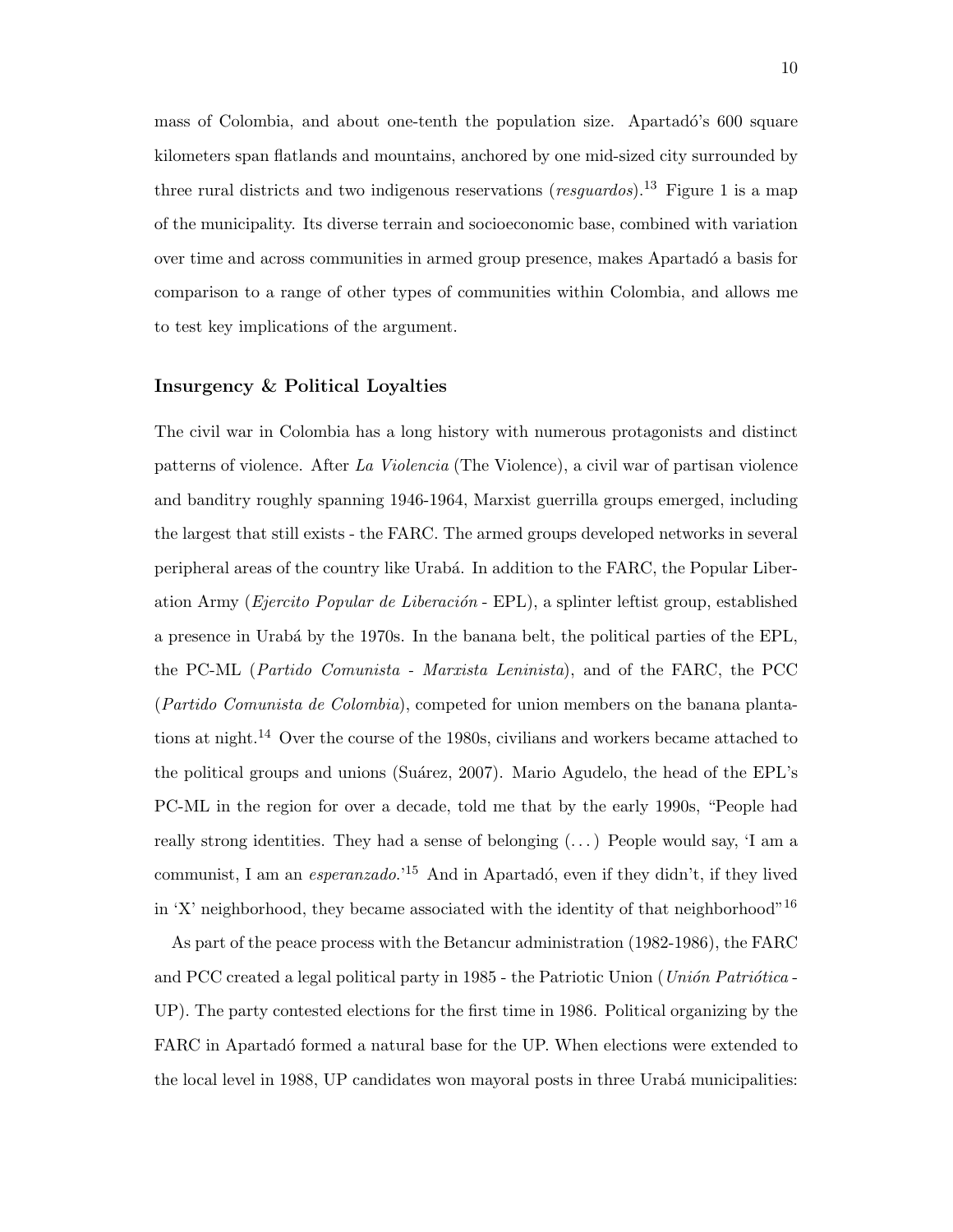

Figure 1: The Municipality of Apartadó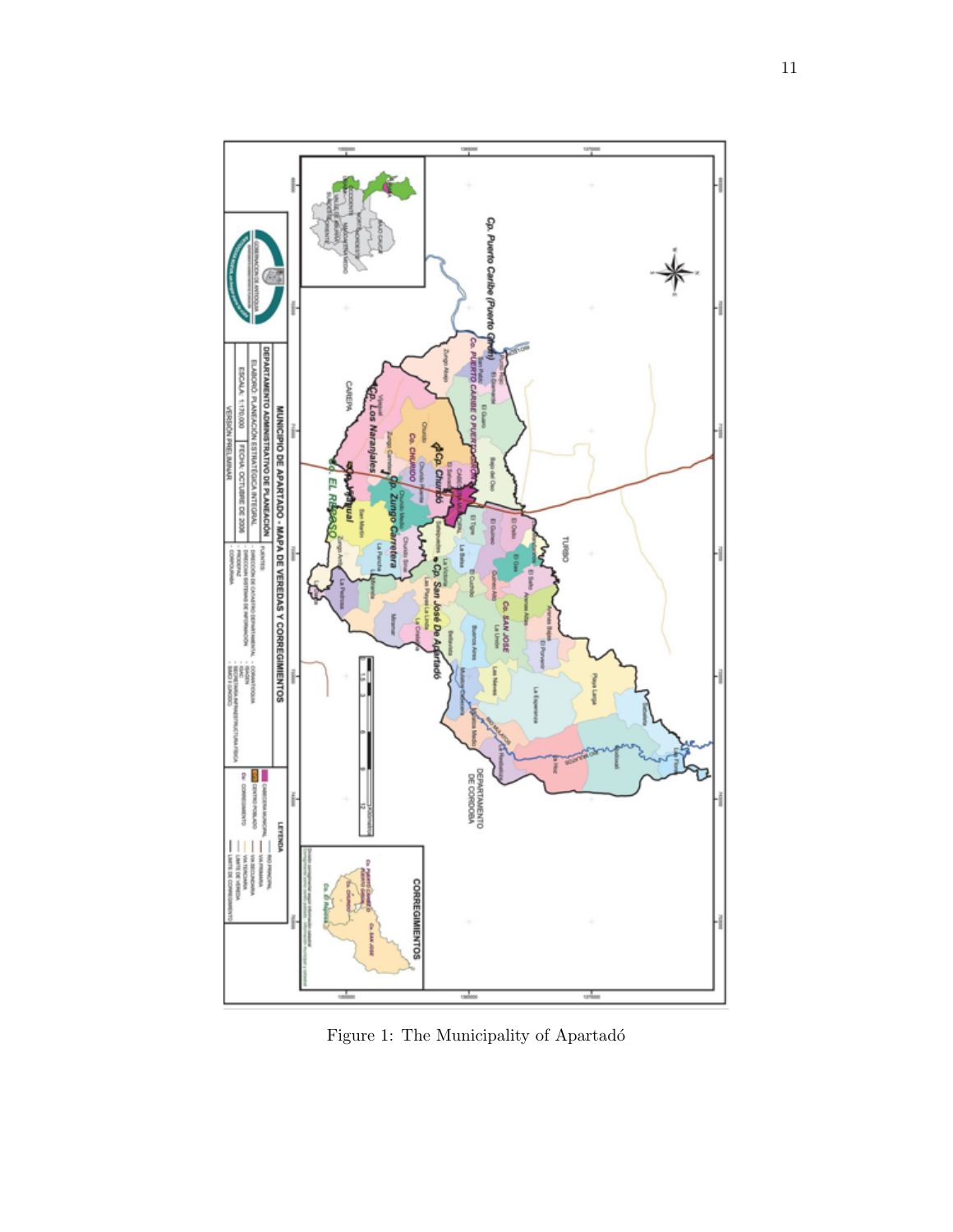Apartadó, Mutatá, and Rio Sucio.<sup>17</sup> Policarpa, a neighborhood in Apartadó that PCC leaders helped create through an "invasion" of private property in 1986, was populated by UP sympathizers, as were most neighborhoods in Comuna 1.<sup>18</sup> (The sector is named for Bernardo Jaramillo, the UP presidential candidate assassinated in 1990.) Comuna 2 was a stronghold of EPL supporters. In the mountains, the town of San José de Apartadó and the 24 surrounding hamlets were the historical cradle of the powerful 5th Front of the FARC, and another base of UP support. Peace talks fell apart in 1987, and the UP announced a formal split with the FARC; however, the party continued to be associated with the FARC in population perception (Giraldo, 2001).

#### The Counterinsurgency

Betancur's peace talks with the FARC led not only to the formation of the UP, but also to the consolidation of early paramilitary efforts. When Betancur engaged the FARC, he ordered a pull-back of the military's aggressive tactics under the previous Turbay administration. Military officers, including Betancur's first Minister of Defense, disagreed with peace talks and a few started to support small militias, particularly in Puerto Boyacá in the Magdalena Medio region. Fidel Castaño - a narco who bought vast amounts of land in the department of Córdoba, which borders Urabá - established a group there following the Puerto Boyacá model (Romero, 2000).

Together, the guerrilla groups were too strong in Urabá for the military to combat, or for the paramilitaries to penetrate. Local rivalries were subsumed under a coalition between the EPL, the FARC, and the ELN, in the Coordinadora Guerillera Simon Bolivar (CGSB) in the late 1980s. Despite a military base in the region, and the pleas of banana plantation owners to intervene, the Army could not establish control over Urabá. In 1986, the government even established a military "mayor," and attempted to register all individuals living in the banana belt (Medina Gallego and Téllez Ardila, 1994, 130). The unions (i.e., the PCC and PC-ML) organized a "civic strike," which halted the regional economy until the military backed down.

It was the national demobilization of the EPL in 1991 that sparked an increase in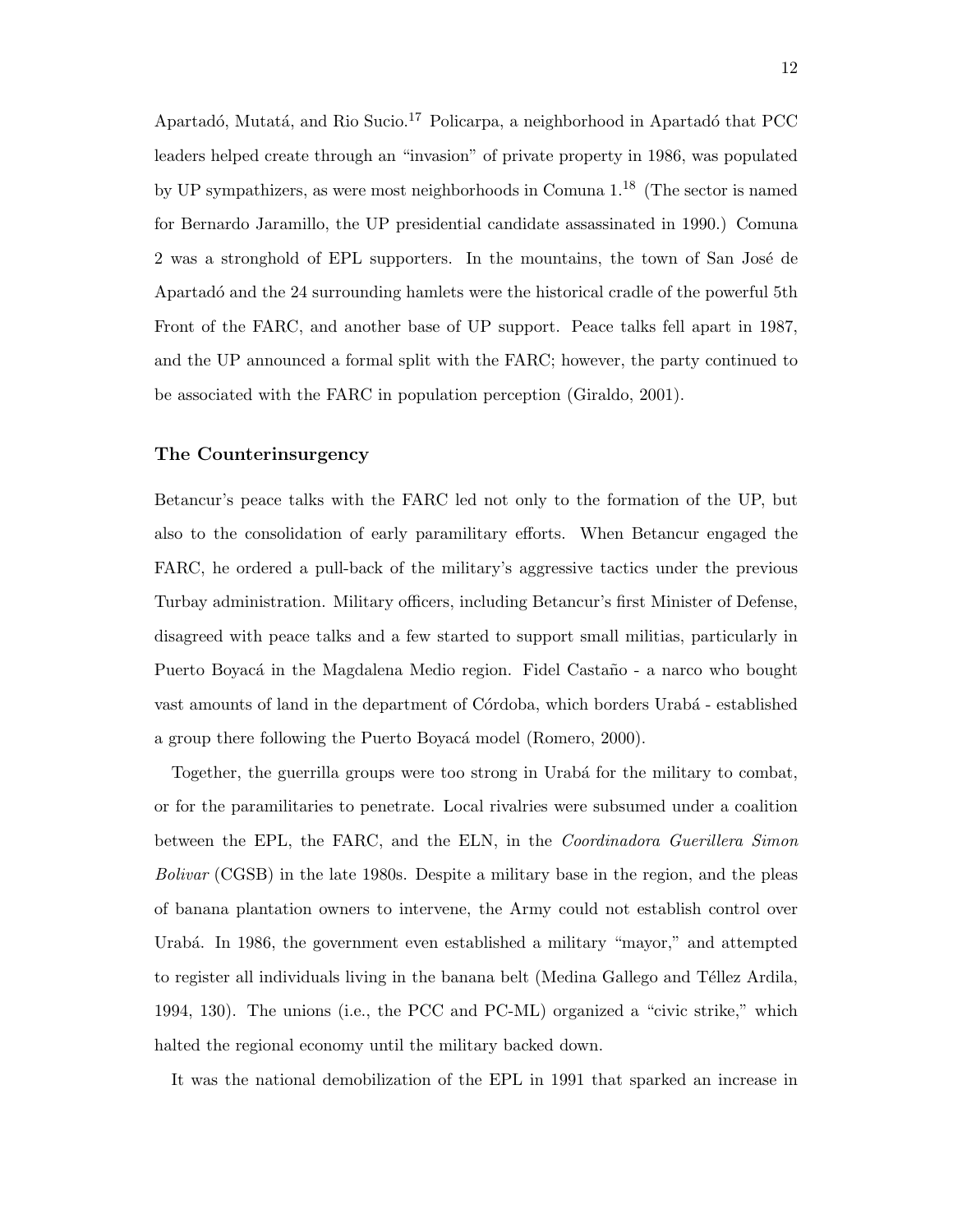violence and upended alliances, providing an opening for the paramilitaries to conquer the area.<sup>19</sup> After an initial calm following the EPL demobilization, the FARC accused demobilized EPL members of betraying the revolution, and more to the point, of denouncing FARC leaders and sympathizers to state forces. Ex-EPL members became targets of the FARC, prompting them to create a "self-defense group" known as the Popular Commands (Comandos Populares - CPs). Each side engaged in tit-for-tat assassinations and massacres - the largest of which was perpetrated by the FARC in an esperanzado neighborhood in Comuna 2 called La Chinita in January 1994; 34 people were killed at a street party.

By 1994, counterinsurgent conquest became possible. Castaño founded a paramilitary group called the Colombian Self-Defense Forces of Córdoba and Urabá (Autodefensas Colombianas de Córdoba y Urabá - ACCU). The ACCU allied with the CP, and the military collaborated with both groups to challenge the FARC's control. While scattered reports of displacement existed before the paramilitary incursion, there is no evidence of strategic displacement. This pattern is consistent with my argument. Further, the UP's participation in elections set the stage for strategic displacement. Indeed, local and regional officials and human rights advocates reported a surge in displacement in 1995 (Actas, 1995). The question for my argument is whether or not the counterinsurgent campaign targeted UP supporters for expulsion.

## 4.2 Displacing the Disloyal

In the local registry ( $Reqistradur(a)$  in Apartado, I found fine-grained data on individual residence and political affiliation that allow me to compare pre-conquest, local-level data linking individuals to groups – in this case, to the UP - with post-conquest, comparable information, to get a sense for patterns of targeting. In 1991, electoral support for the UP varied across the neighborhoods and communities of the municipality. According to my argument, armed groups attempting conquest of a territory should target the subsets of communities that they associate with the rival armed groups. In the context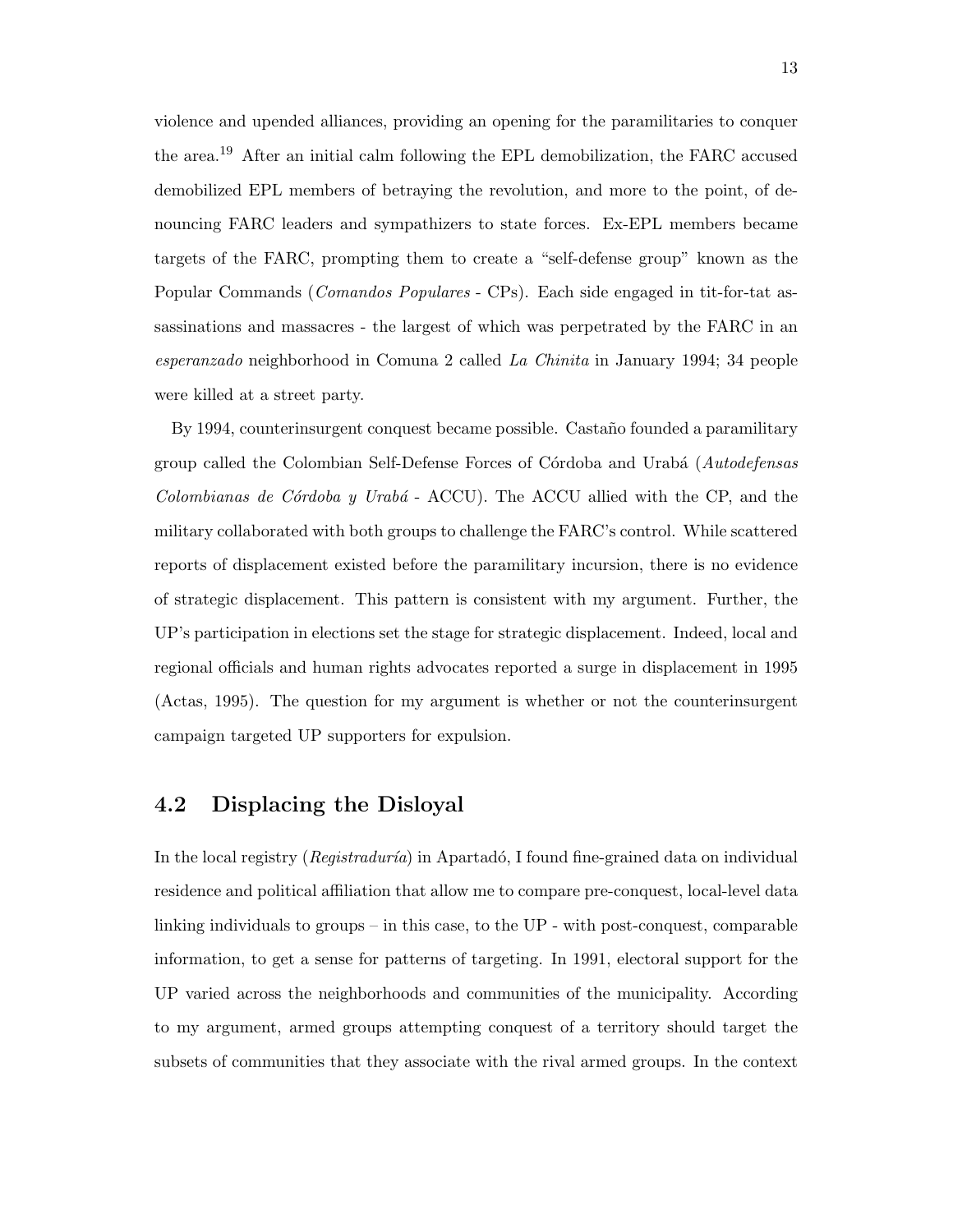of Apartad´o, residents of neighborhoods and communities that supported the UP should be more likely to leave than residents of communities that did not have UP support.

#### The Data

The data on residence come from voter censuses in 1991 and 1998 - spanning the period of the paramilitary conquest. Each census listed individuals by their unique identification number  $(c\acute{e}dula)$ , and the nearest polling station of the individual. The data were acquired at the municipal registry.<sup>20</sup> Each form of each census contained roughly  $400$ individuals. I photographed the forms and the data were transferred from 969 photos to Stata datasets.

The 1991 census provides a pre-conquest baseline. In 1991, 24,603 individuals were listed in the census (excluding duplicates), and in 1998, there were 40,977. To detect which individuals left, I matched on individuals' identification number. Matched individuals were coded as "stayed," unmatched individuals from the 1991 census were coded as "left," and unmatched individuals from the 1998 census were coded as "arrived." Table 1 shows the number of those in each census, as well as the amount of people that stayed, arrived, and left the municipality.

Table 1: Registered Voters in Apartadó, 1991 and 1998

|      | Year Total  |               | Stayed Arrived Left |       |
|------|-------------|---------------|---------------------|-------|
|      | 1991 24,603 | $\sim$        |                     |       |
| 1998 |             | 40.977 16.259 | 24.718              | 8,344 |

To link the polling station and voters with the UP, I also collected electoral returns by polling station ("mesas") at the Registry, including turnout and number of votes for each candidate.<sup>21</sup> The most complete electoral returns in terms of municipal coverage from 1991 are those from the national congressional election in October. Because the voter census listed identification numbers by polling station, I can link voters to disaggregated electoral returns.

I used the electoral returns to create a continuous variable of UP party support by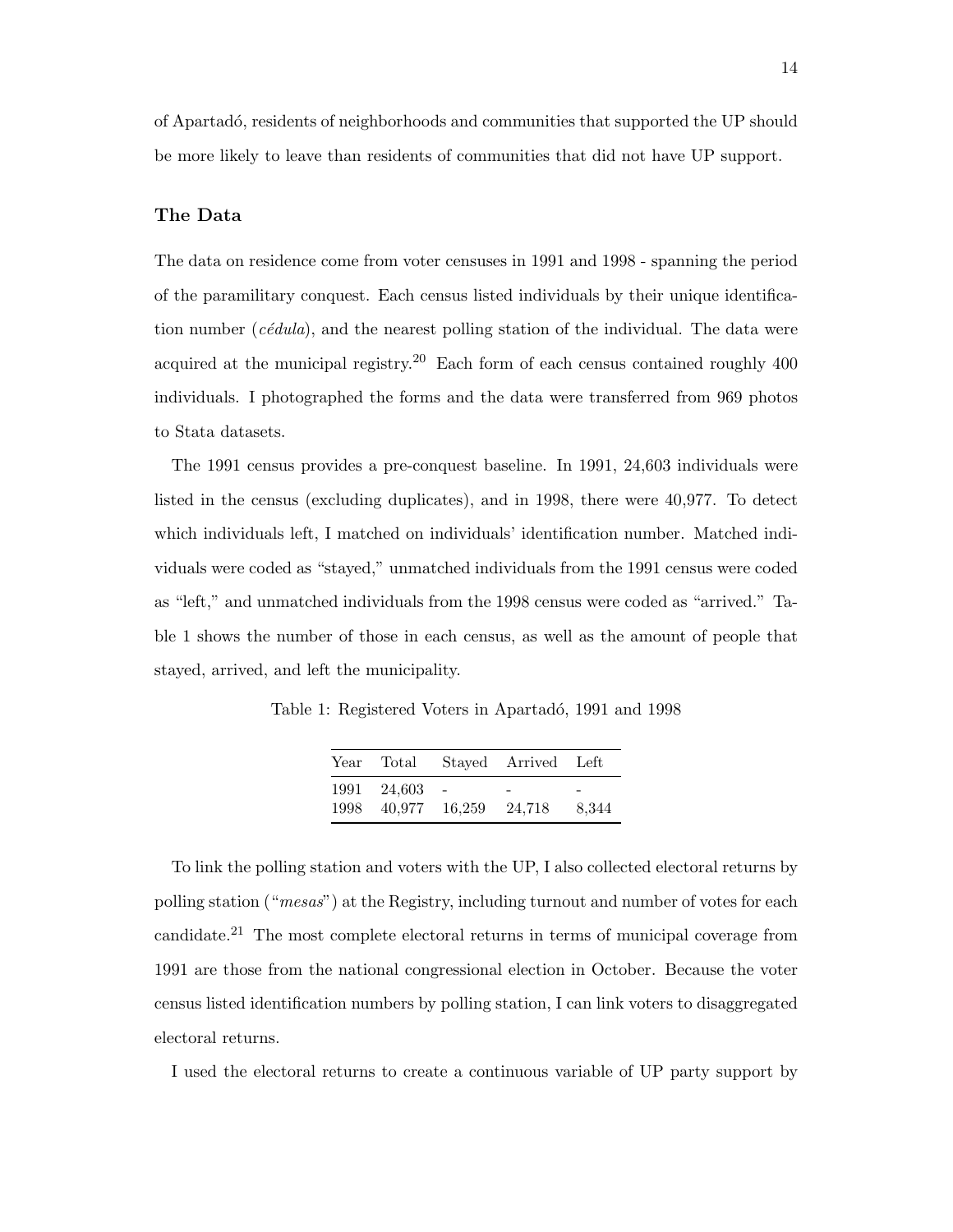polling station in 1991 ("UP vote share"), and a dummy variable ("UP influence") for each polling station, coded as '1' if the UP won over  $50\%$  of the vote.<sup>22</sup> Of 60 urban polling stations, 31 were coded as having 'UP influence.' The vote share for the UP ranged from 10-90%. I also coded each polling station as "urban" or "rural": "rural" is a dummy coded '1' if the vote location is not within the city according to the Department of National Statistics (DANE). There were 2,401 voters from the rural communities of Apartadó, among 3 polling stations. Of the three rural communities, one supported the UP with over 90% of the vote, another with only 28%, and the third with 21%. The descriptive statistics of the variables are presented in Table 2.

| Variable                                  | Obs.   |           |      | Min Max Mean | S.D. |
|-------------------------------------------|--------|-----------|------|--------------|------|
| Left $(=1$ if not in Apartado in 1998)    | 24.603 | $\bigcup$ |      | 0.34         | 0.47 |
| Rural $(=1$ if rural polling station)     | 24.603 | - 0       |      | 0.10         | 0.30 |
| UP vote share (by polling station)        | 20,585 | $\theta$  | 0.90 | 0.49         | 0.19 |
| UP influence $(=1 \text{ if } UP > 50\%)$ | 20,585 | - 0       | 1    | 0.50         | 0.50 |
| Proportion Left (by Polling Station)      | 22,803 | - .11     |      | .33          | .10  |
|                                           |        |           |      |              |      |

Table 2: Descriptive Statistics

#### Comparisons

The first thing to note is the substantial proportion absent in 1998 across polling stations and communities in Apartadó: roughly one-third of those registered in 1991 no longer resided in the municipality. However, there is variation across the municipality.

I present the tests of differences in the average proportions of displaced residents between polling stations with higher UP influence and those with lower in Table 3. In each column, the differences between the proportions are significant at the 99% level. The 95% confidence intervals are presented below the average proportion. In the entire sample, more displacement occurs in UP neighborhoods. Comparing all individuals living in Apartadó indicates that living in a UP-influenced neighborhood increases the likelihood that the individual will not appear in the 1998 census. However, disaggregating by rural and urban communities reveals a different pattern. Residents of the rural community that was a UP stronghold were less likely to be absent from the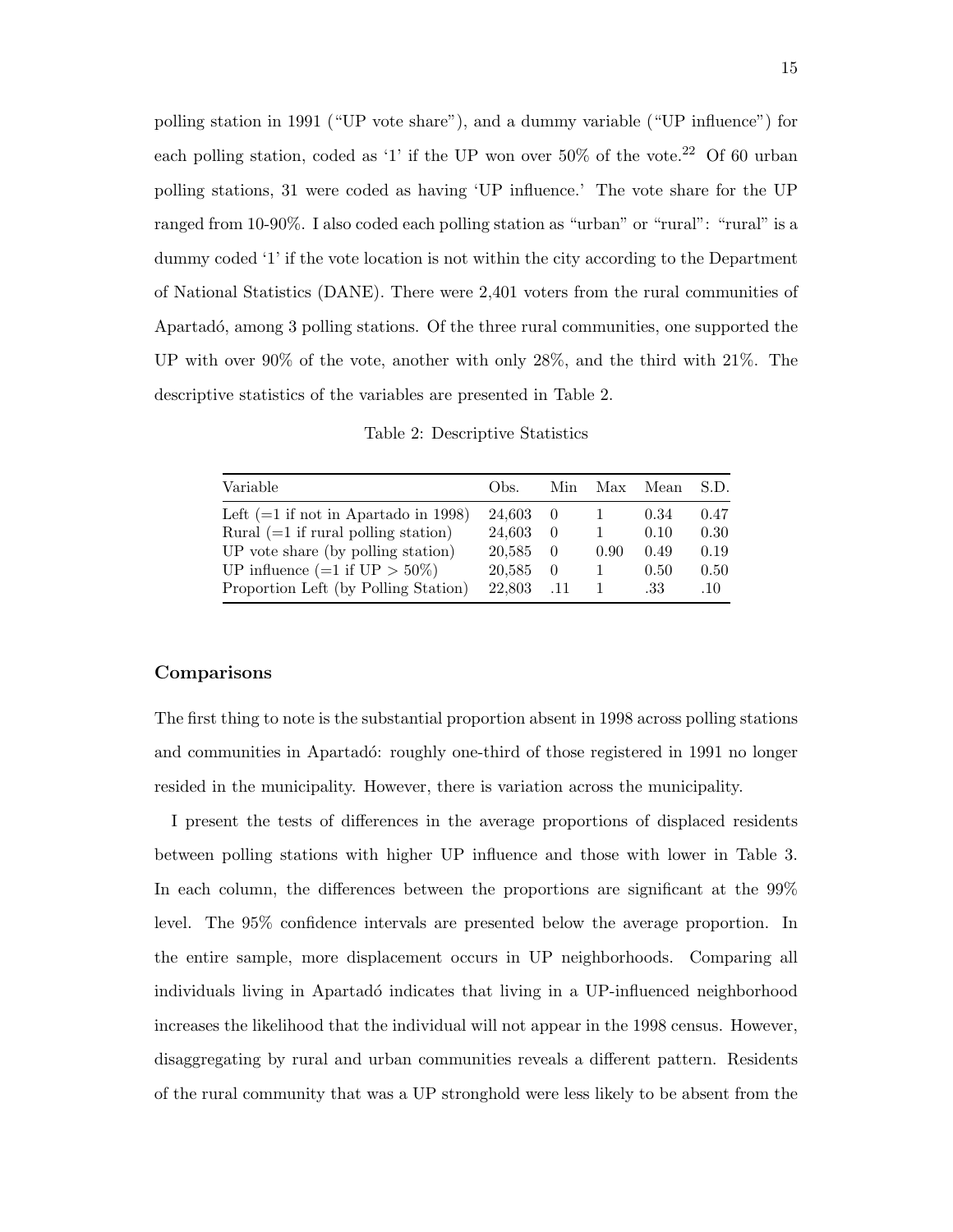1998 census.

| Polling Station                                       | All                           | Urban                         | Rural                        |  |  |
|-------------------------------------------------------|-------------------------------|-------------------------------|------------------------------|--|--|
| $_{\rm UP}$                                           | $0.350***$                    | $0.365***$                    | $0.270***$                   |  |  |
|                                                       | $[0.34 - 0.36]$               | $[0.35 - 0.37]$               | $[0.25 - 0.29]$              |  |  |
| $Non-UP$                                              | $0.320***$<br>$[0.31 - 0.33]$ | $0.313***$<br>$[0.30 - 0.32]$ | $0.396**$<br>$[0.36 - 0.43]$ |  |  |
|                                                       |                               |                               |                              |  |  |
| Observations                                          | 20,585                        | 18,192                        | 2,393                        |  |  |
| *** $n < 0.001$<br>$*_{n}$ / 0.05<br>** $n \geq 0.01$ |                               |                               |                              |  |  |

Table 3: Proportion of Residents from UP and Non-UP Polling Stations Absent from 1998 Census

 $p < 0.001$ 

To get a better sense of what these average proportions substantively mean, I disaggregate by UP vote share, and by rural and urban communities.

Figure 2 shows the distribution of the average proportion gone from the city in 1998. Substantively, this graph indicates that polling stations where the UP gained less than 20% of the vote were likely to lose about 20% of their residents, while polling stations where urban residents supported the UP with  $80\%$  of the vote were likely to lose roughly 40% of their residents. In other words, moving from the lowest level of UP support to the highest yielded twice as much population loss on average.

These data are consistent with my argument for the 60 polling stations in the city. However, Table 3 indicates that residents of the rural community that supported the UP were resilient relative to their urban counterparts. In the next section, I process-trace to evaluate if the urban pattern indicated by the data is accounted for by my theory in the way expected, and I also explore why the rural pattern diverges from my expectations.

#### Caveats

While these fine-grained data represent an advancement in precision, there are two potential concerns: missing data, and the validity of the indicator for displacement. I address each in turn.

Perhaps the census data from 1998 presents a misleading sense of the proportion of those who left from urban and rural communities. To assess how complete the data are,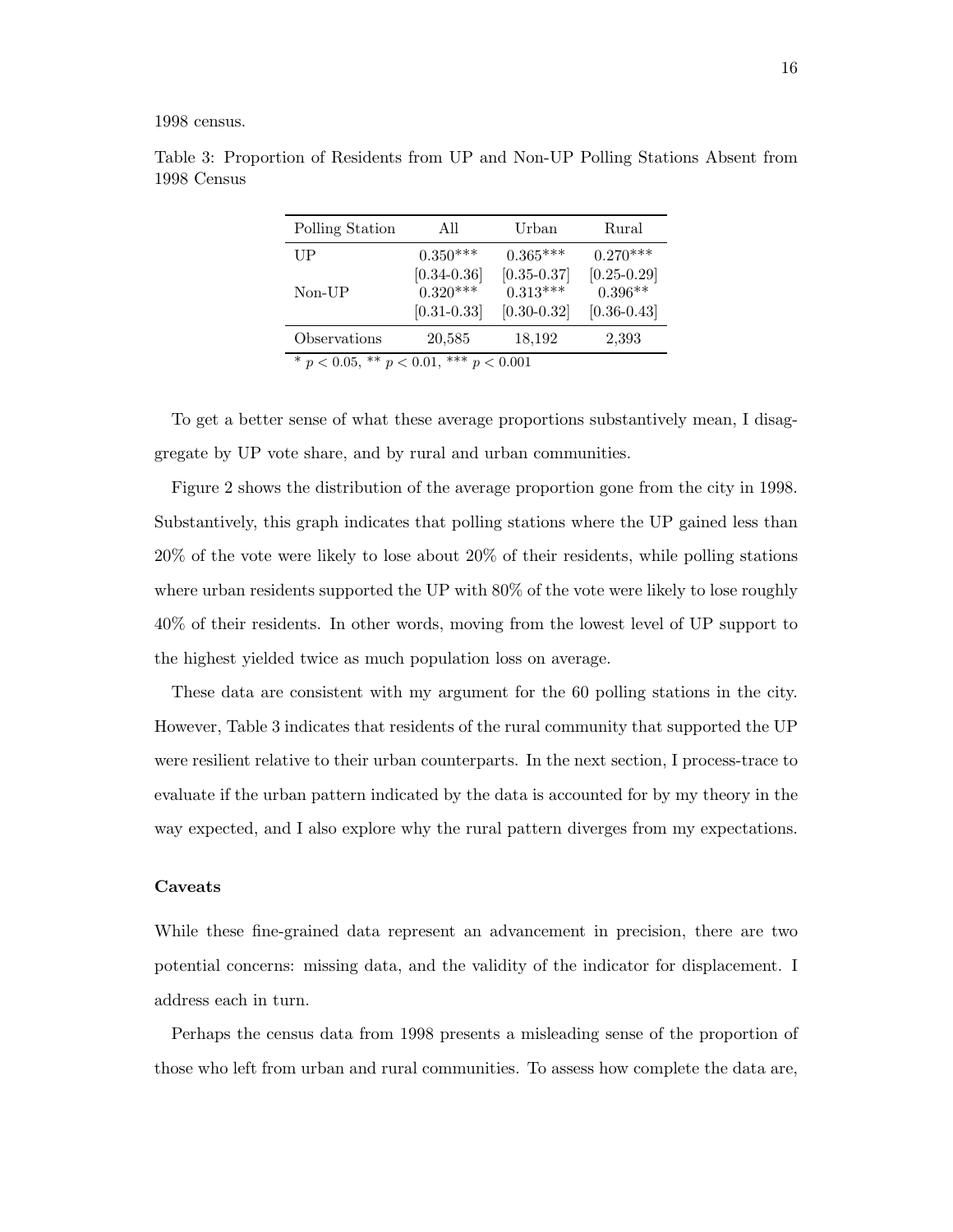

Figure 2: Proportion Absent from Polling Stations, by UP Vote Share

I compare the aggregate data available from Colombia's National Registry on registered voters for Apartadó. The numbers indicate that the total I collected is roughly the same as the total at the national level. Table 4 presents the comparison.

Table 4: Aggregate Census Data and Voter Files for Apartadó

|                   | 1990                     | 1991                     | 1997/8 2000 |        |
|-------------------|--------------------------|--------------------------|-------------|--------|
| National Registry | 21.234                   | $\overline{\phantom{m}}$ | 40.476      | 47.353 |
| Apartadó Census   | $\overline{\phantom{m}}$ | 24.603                   | 40.977      | 52.814 |

These data indicate that the data are complete, at least with respect to the records kept at the national level. However, there was some unevenness in which sub-municipal areas were registered. There is incomplete information for voters. Some individuals are registered to polling stations for which I could not find corresponding electoral returns, so I do not have political affiliation for 1,802 individuals. In addition, 2,218 people registered in 1991 were not linked to a polling station. In total, of the 24,603 individuals listed in the 1991 census, 20,585 individuals are linked to both a location, and to the vote return. Finally, two polling stations listed in the electoral returns do not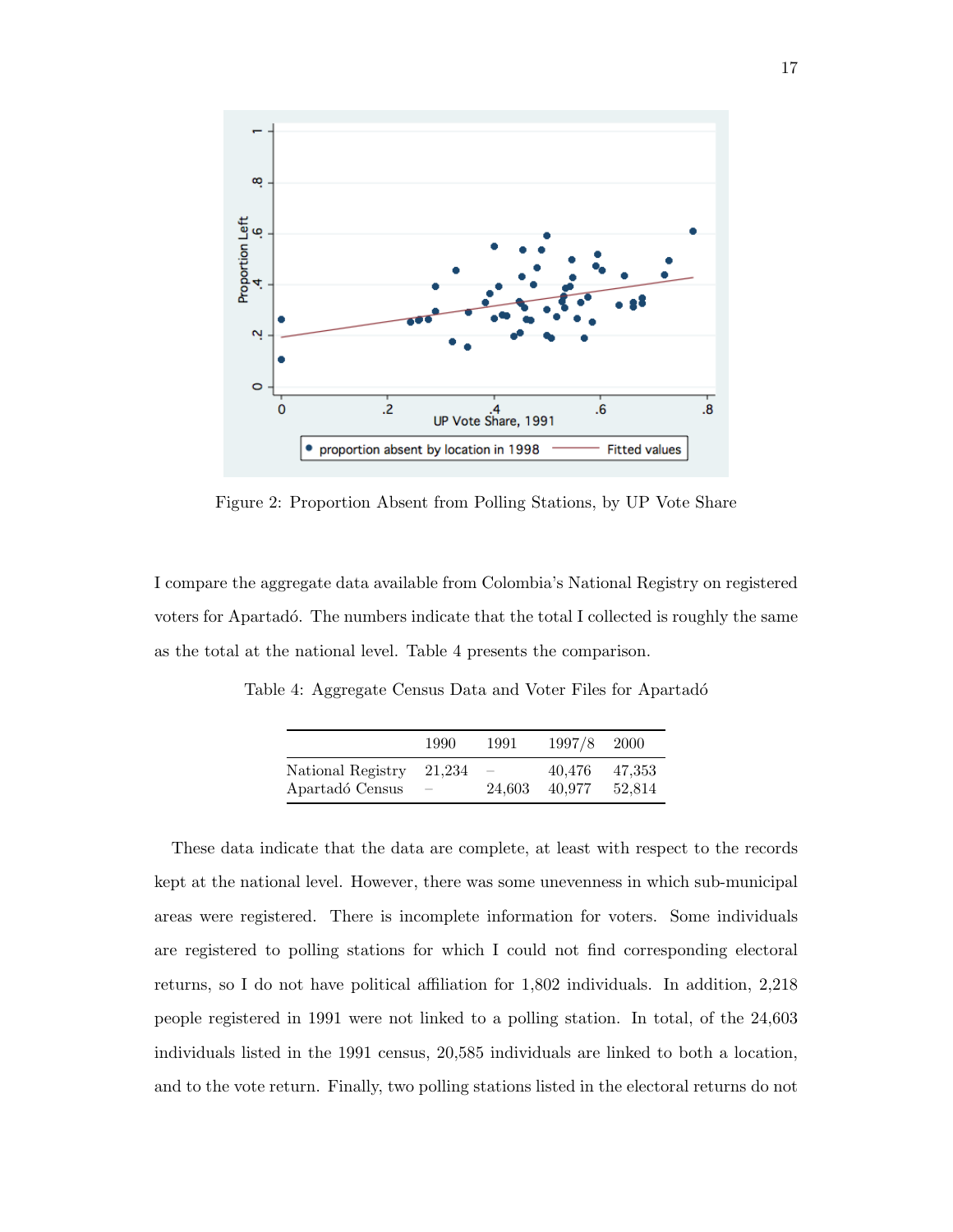have corresponding voters. This is potentially problematic because they are the polling stations with the highest UP vote share in the city. Polling station 75, for example, which the UP candidate won with  $91\%$  of the vote, has no recorded voters in the census. For polling station 6, which supported the UP with 90% of the vote, only 16 individuals were recorded. These missing data could affect the analysis. However, they represent only two data points of 60. Excluding them may change the substantive comparison, but does not invalidate the findings.

I am more concerned that the available data under-represent the number of people displaced from the municipality, rather than the other way around. Unless individuals register in a new municipality, they remain registered in their previous one. If my argument is correct, and people are displaced as the result of a perceived association with an insurgent organization because of their inferred electoral behavior, I would expect them to be reluctant to register to vote in their new communities. As a result, they remain in the voter census even though they no longer reside in Apartadó.<sup>23</sup>

Finally, I infer that those not appearing in the 1998 dataset have been displaced sometime between 1991 and 1998. However, there are many possible reasons for why individuals who appear in 1991 do not re-register in 1998. One could be death. The mortality rates for the department were higher than the national average: 7.58 between 1990 and 1995, and 7.14 between 1995 and 2000 (Departamento Administrativo Nacional de Estadística (DANE), 2010). Based on the 1991 census population, deaths would have been expected to reach 1,461 for the period between 1991 and 1998. In other words, approximately 9% of the total missing from the 1998 census are potentially due to death, not displacement.

Another possibility is migration unrelated to violence. Based on the migration rates estimated by the National Department of Statistics (Departamento Administrativo Nacional de Estadísticas - DANE) for the Department of Antioquia (the lowest level of disaggregation for which I could obtain estimates), a net of roughly 9 people would have been likely to migrate into the municipality during this period (Departamento Administrativo Nacional de Estadística (DANE), 2010). I have not uncovered any evidence in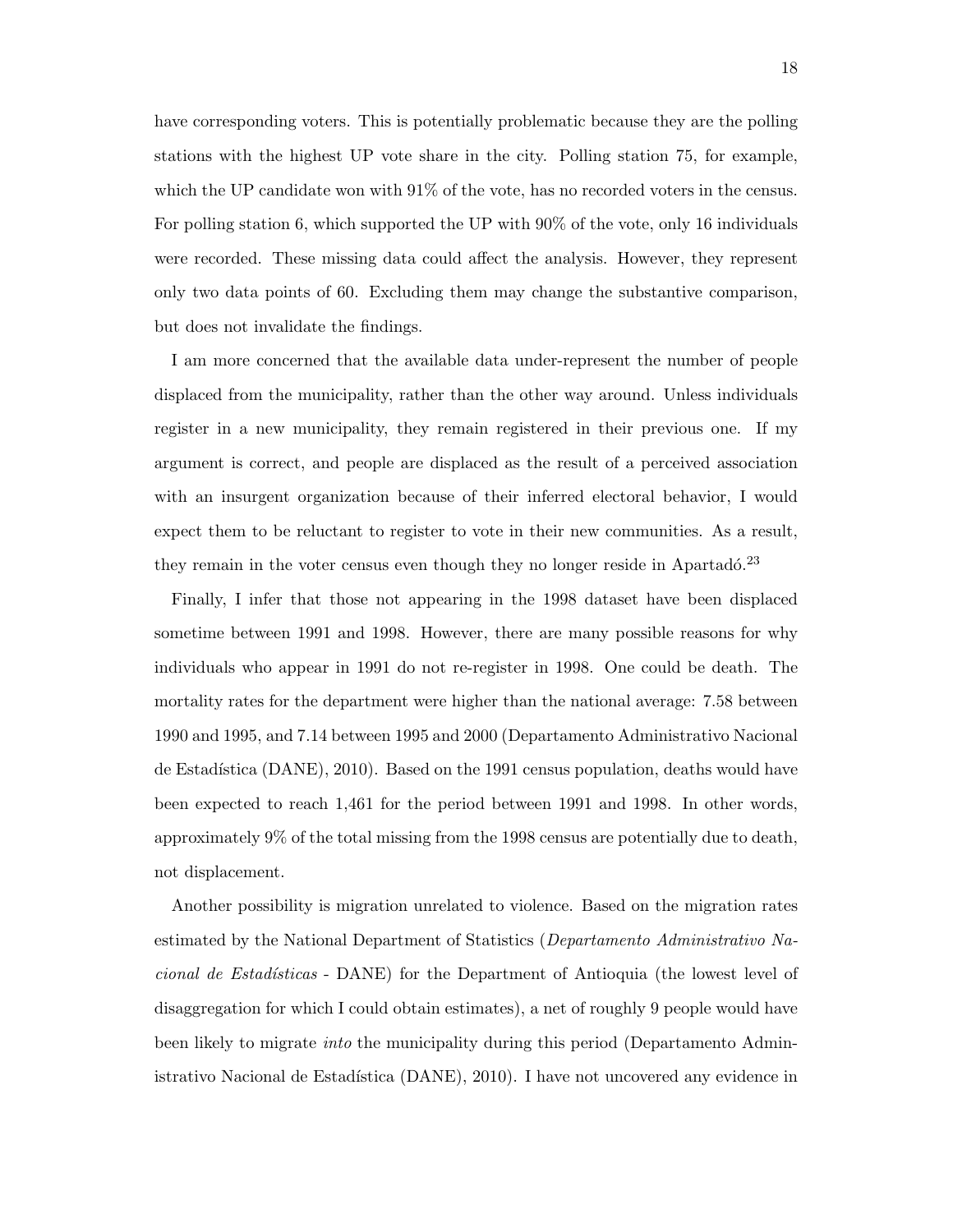the archival materials why some neighborhoods and communities would be more likely than others to shrink during this period for reasons unrelated to the violence. While it is impossible to know with certainty the motivations of each individual or household, the job opportunities and wages available in this region were very favorable relative to comparable sectors elsewhere in the country (Romero, 2003). In fact, the population of the region nearly doubled between 1991 and 1998 at least in part because wages in the banana industry were the highest in the country for manual labor, and demand for labor on the plantations remained high during this period.

Even with these caveats, the relationship between proportion absent from the 1998 voter census and UP vote share is robust. I do not believe that any of the potential biases systematically affect the data, or the inferences.

#### 5 Collective Targeting and Strategic Displacement

With the data on voters in Apartadó and electoral patterns, I showed that the likelihood that individuals would leave between 1991 and 1998 was linked to their neighborhoods' support for the UP. This variation is consistent with my argument, but it's possible that the relationship can be attributed to an alternative causal path than the one laid out in my theory. Further, the comparison of voter censuses revealed a puzzling outcome: the urban pattern is consistent with the argument, while the rural one is not. In this section, I use qualitative evidence to trace what happened in the city. The ideal evidence to assess whether or not strategic displacement was counterinsurgents' goal, and if UP support was the basis for targeting, would be a paper trail of paramilitary strategy. Unfortunately, such a record does not exist. Instead, I draw on interviews with former and current residents of Apartadó, including former armed group members, and archival materials to trace the extent to which the observed variation is due to a counterinsurgent strategy of displacement. Second, I trace the violence in San José de Apartadó to uncover why its residents were able to stay in spite of the district's support for the UP. I find that counterinsurgents did attempt to displace the civilians in the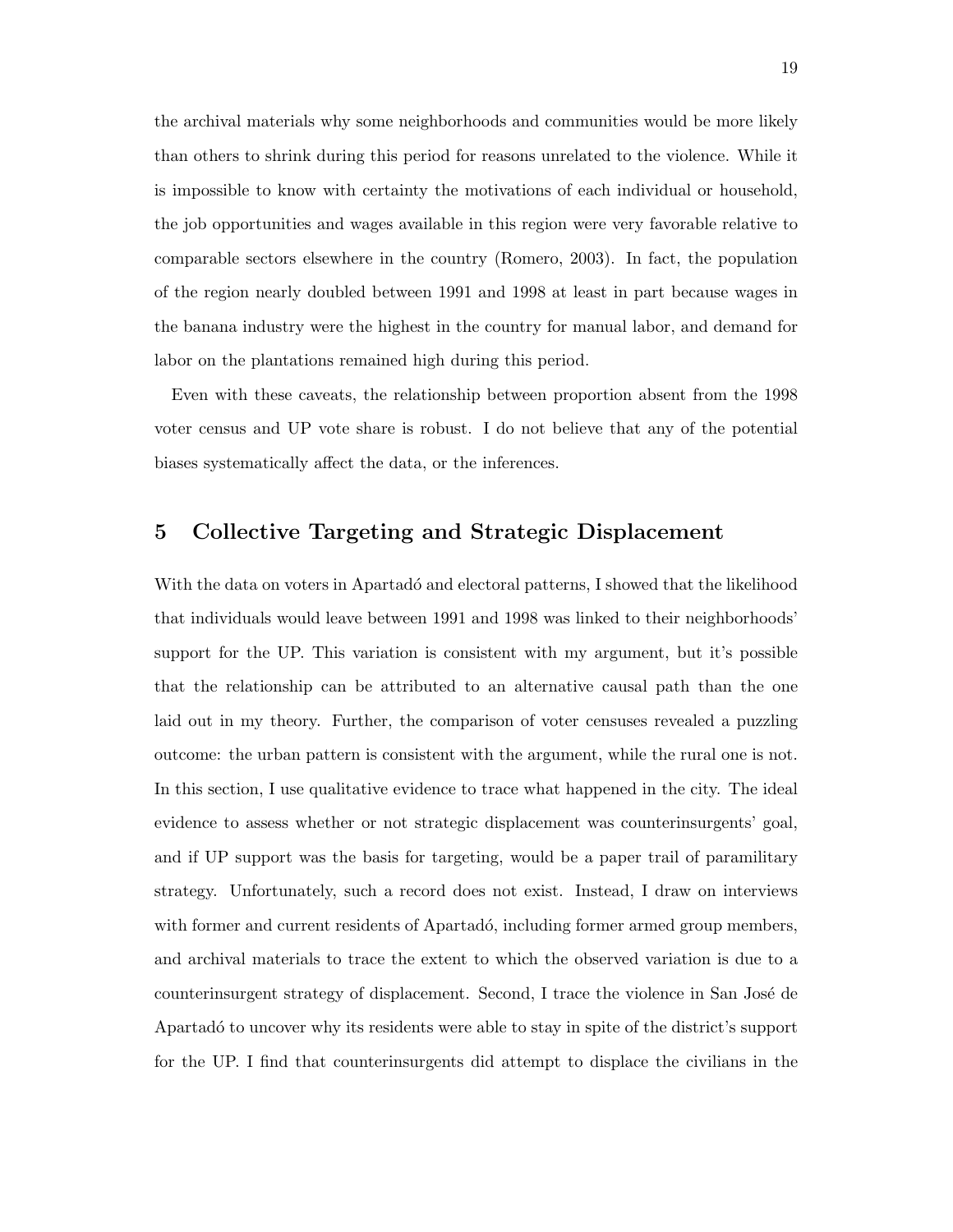area, but civilians were able to resist.

### 5.1 Political Cleansing in the City

Among residents and leaders from Apartadó who I interviewed, from those sympathetic to the UP and the FARC, to those who sided with the EPL and the paramilitaries, there was a consensus that UP supporters were targeted for displacement from Apartadó. Gloria Cuartas, former mayor of Apartadó, told me that during the time she was in office, from 1995 and 1997, she believed there "was a policy of displacement to cleanse the area, as they called it. Displacement was directed at the  $UP.^{24}$  A former FARC commander who was based in the region between 1997-1998, who now goes by William, said that the state launched an offensive "to take back the region from the UP."<sup>25</sup> Leonidas Moreno, a parish priest of the Catholic Church who has been in the region since the early 1980s, told me, "[The paramilitaries] wanted to push [the guerrillas] back so they would lose contact with the people, and lose their power. In order to carry out their strategy, the tactic they used was the perverse one of draining the sea [quitarle el agua del pez]. It was barbaric."<sup>26</sup>

Observable indicators also suggest paramilitary strategy, particularly the location and type of lethal violence, and explicit threats. In August of 1995, Mayor Cuartas formed a group called the Committee for the Epidemiological Monitoring of Violence  $(Comit\acute{e}de Viqilancia Epidemiológica en Violencia - CVEV), comprising representatives$ of the mayor's office, the local branch of the national coroner's office, the Police, the Army, the Red Cross, and the local proscecutor's office.<sup>27</sup> The first several meetings report on a generalized sense of threats and fear in the municipality. In the second meeting, the committee makes reference to threat-related displacement: "Threats affect the population in general. The exodus [of people] isn't only a response to death, but also to diverse types of threats  $(\ldots)$ " (Actas, 1995, 2). Such tactics would not have been employed if the counterinsurgents intended to avoid displacement.

Further, the tactics were directed towards members of political groups. Starting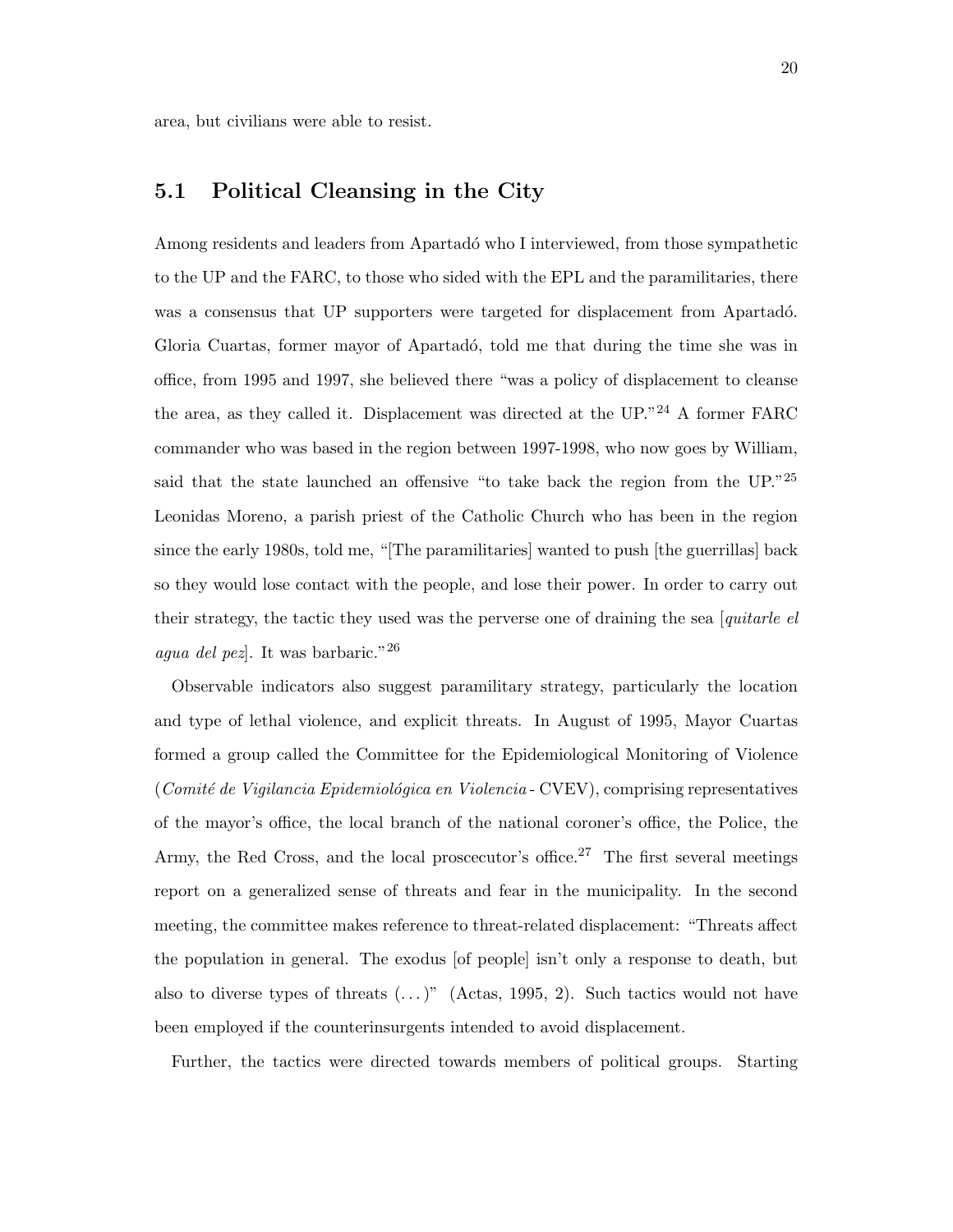in 1996, the CVEV specifically and notably highlights high levels of violence in Policarpa and Alfonso López in Comuna 1. In three years of monthly meetings, no other neighborhoods or communities besides those in Comuna 1 and San José de Apartadó -UP-dominated areas - are mentioned in connection with paramilitary activity. In October 1996, the CVEV reports "an increase in the number of homicides on the way to Alfonso López. In that zone, there is no presence of the Army." (Actas, 1996, 11). In March 1997, the CVEV records:

History has taught us that after any violent event there are always retaliations, something that is already evident with the presence of the [paramilitaries] in Alfonso López and San José de Apartadó, which caused what we foresaw in the previous Committee meeting: the increase in the displacement of people (...) To this, add the calls that are received about the 'patrols of armed people' in Policarpa and Alfonso López. (Actas, 1997, 18).

A former resident of Alfonso López told me that's why he left the region: unrecognizable men and boys on motorcycles started riding through the neighborhood, intimidating and frightening residents.<sup>28</sup> A man who once lived in Policarpa told me that the nickname for his old neighborhood was '*Poliplomo*' - a play on its name that incorporates a slang term for bullets.<sup>29</sup> Miguel<sup>30</sup>, the current head of the neighborhood council for Policarpa, who was a founding resident of the neighborhood in 1986, told me that paramilitaries "came in here and shot at everything – they said they were against the UP, but not everyone here was [with the UP]."<sup>31</sup> Marisel, a resident of Alfonso López who stayed in the community, said that "strange men drove around in cars and shot anywhere. They were crazy – they ran across rooftops. We hid under the beds, but I don't know why. They would come in and kill people anyways."<sup>32</sup>

The military also acknowledged that paramilitaries targeted the UP and particular communities. In a secret report prepared for the Commander of the Army dated October 1996, General Adolfo Clavijo notes:

The paramilitaries shoot at auxiliaries and presumed collaborators of the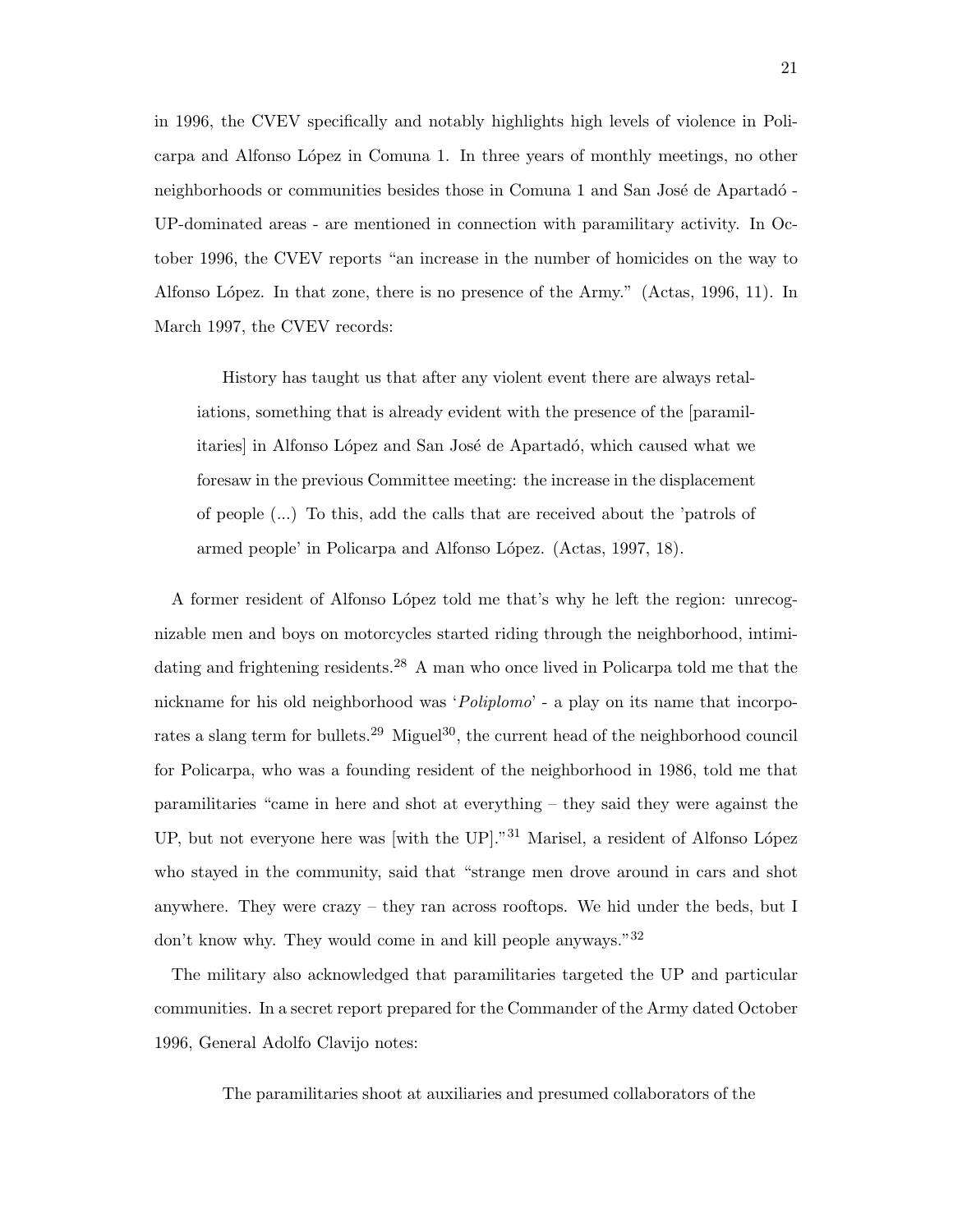FARC and the ELN, the political leaders of the UP and the PCC and the population that lives in regions of influence of these groups. They commit selective assassinations and massacres. They use as terrorist objectives, for their genocides, the banana plantations and the neighborhoods barrios de *invasión* of the FARC, the UP and the PCC (Clavijo Ardila, 1996, 11).

As Clavijo indicates, both selective and collective violence were employed concurrently, rather than sequentially as expected by Kalyvas (2006), suggesting that multiple types of violence were employed in the pursuit of establishing control.

Taken together, the interview and archival evidence indicate that displacement was targeted strategically by paramilitaries against those who were perceived to be disloyal, not just an unintended byproduct of the violence. In addition, if paramilitaries targeted based on other possible indicators such as class or even ideology, they would have targeted Comuna 2 as well. Comuna 2 was populated by a similar profile inhabitant as Comuna 1 - mostly banana workers and union members with a history of leftist politics - yet it seemed to have suffered no targeting by paramilitary groups.<sup>33</sup> The difference is that EPL supporters, demobilized combatants, and CP militants lived in Comuna 2; the EPL's alliance with the paramilitaries explains how inhabitants avoided expulsion. In effect, their demobilization demonstrated a more relevant loyalty than their leftist politics or socio-economic status.

But if paramilitaries successfully politically cleansed areas associated with the UP in the city of Apartadó, how did UP supporters in the rural community avoid a similar fate? I turn to this question in the next section.

#### 5.2 Rural Resistance

As indicated in the archival materials above, San José de Apartadó was also targeted by counterinsurgents. The commander of the area army brigade, General Alejo Rito del Rio, redeployed troops stationed from rural communities to towns in 1996. As a result, one of his subordinates, Colonel Carlos Velásquez, denounced him for colluding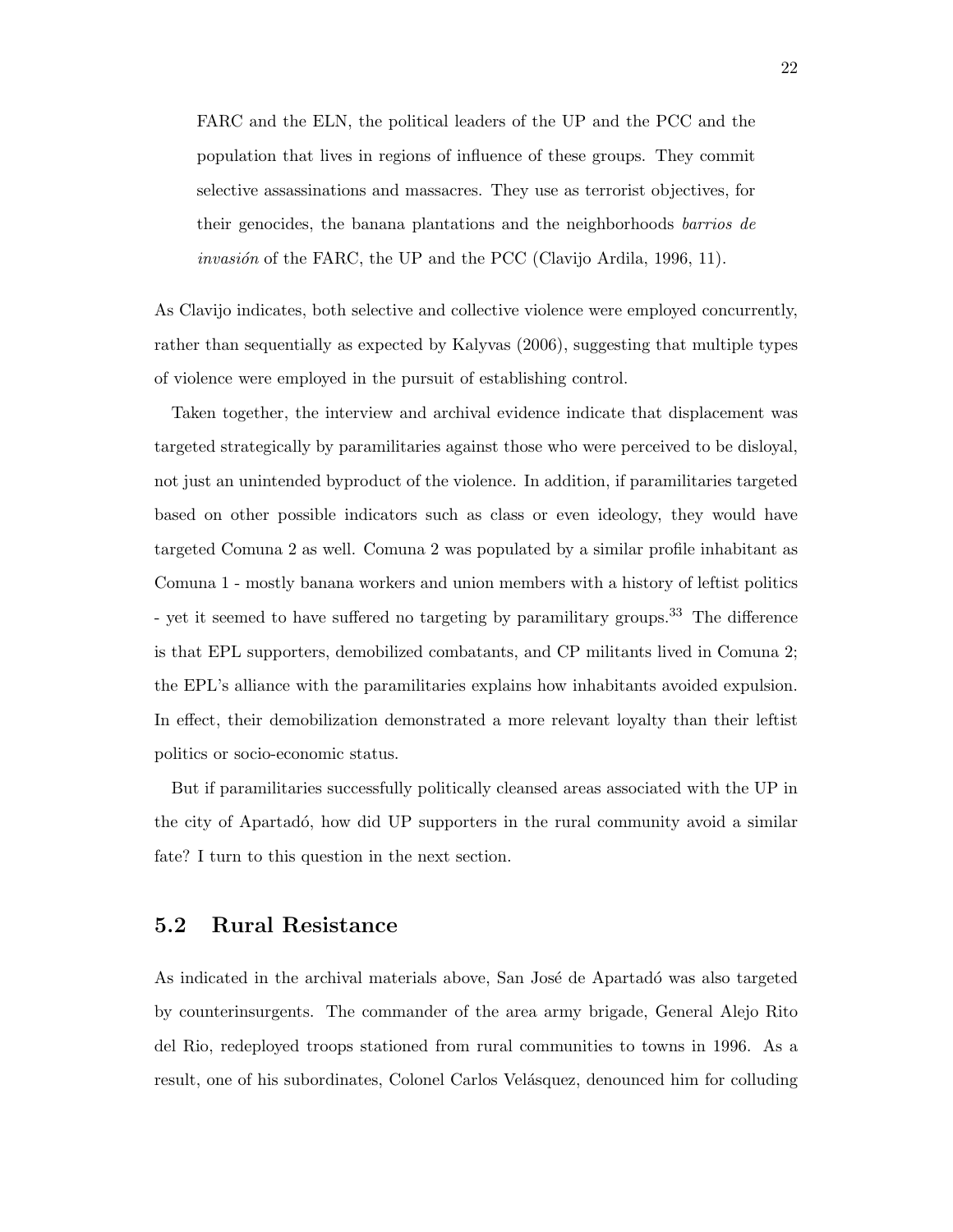with paramilitaries.<sup>34</sup> He told me, "Everyone knew there would be massacres in the communities [by the paramilitaries]" because they were perceived to be loyal to the FARC. When I asked him which communities, San José de Apartadó was at the top of the list.<sup>35</sup>

Initially, the residents in the area did leave their homes as a result of the incursion. The Catholic Church reported that "in 1996, the pressure became unbearable and the displaced arrived to [the town of] San José de Apartadó" following "orders to abandon" their land (Pastoral Social, 2001, 94). (Some settlements are as far as an 8-hour walk into the mountains from the town of San José de Apartadó.) In March 1997, hundreds from San José de Apartadó arrived in the city of Apartadó. Residents reported that paramilitaries threatened them, and that the Air Force bombed the area. The families - an estimated 90, according to the Catholic Church (Pastoral Social, 2001, 95) - were housed in the municipal coliseum in Apartadó. While they were there, some families formed a "peace community" and declared neutrality, meaning that the community would not interact with any armed actor, including the state. They eventually returned to their homes in the hamlets and town of San José de Apartadó. Eight days later, according to María, a co-founder of the community, the paramilitaries returned. She says they threatened to decapitate people, and gave them five days to leave. Residents had three options: sell the land, leave, or die.<sup>36</sup> Still, they stayed.

The community continued to suffer violence since then. By María's count, 180 community members have been killed, more than three-quarters of which she attributed to the paramilitaries and the Army. The most recent massacre occurred in February 2005 and included women and children; several members of the Army have been arrested and charged. Why has the peace community avoided displacement in the face of such violence? My sense is that a combination of an internal hierarchy and external support explain the community's survival, and individuals' decisions to stay in spite of the violence. The community makes decisions through a 5-member elected council, about everything ranging from external visitors to punishment of its members. If a family chooses to leave the community, members are instructed to sever ties with them,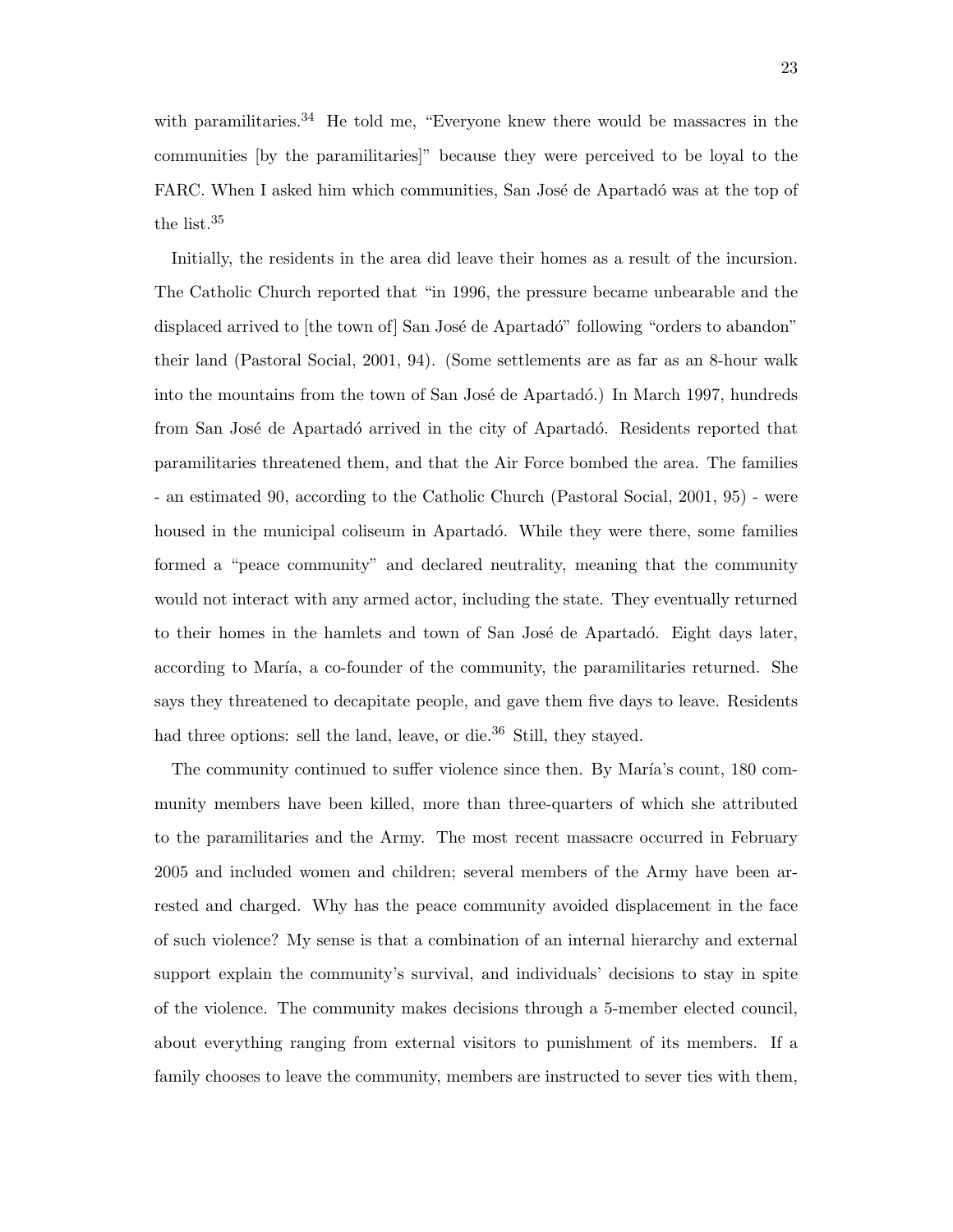increasing the costs of leaving. This mechanism mitigates the collective action problem that communities face when targeted collectively, because it prevents the cascade of abandonment. The more people that stay, the safer any given household is from suffering direct violence.

Secondly, external advocates for the community increase the cost of violence for counterinsurgents. Close relationships with international NGOs such as the Fellowship for Reconciliation (FOR) and Peace Brigades International offer a kind of protection. These organizations provide volunteers who live in or make regular visits to the community, and denounce violence against its members to a wide network of activists. Army generals complained that whenever the military attempted to enter the area, such organizations lobbied the Colombian government to pressure them to withdraw.<sup>37</sup> Though the violence has persisted over the years, without the external advocates, it is reasonable to conclude that the community would have been dislodged years ago.

The Peace Community in San José de Apartadó indicates that perceived loyalty does shape the likelihood of strategic displacement, but at the same time also suggests that civilians can resist strategic displacement under some circumstances.<sup>38</sup>

## 6 Conclusion

The defeat of the UP and shift in control of Apartadó in the 1990s was due to a change in the composition of the electorate, not a change in preferences or behavior. I argued here that armed groups displace disloyal civilians, such as the UP supporters, during conquest. I show that electoral politics at the local level play a role in the identification of disloyal civilians. Two central mechanisms show that paramilitaries behaved in ways that are consistent with a goal of displacement: threats to members of the UP to leave, and lethal violence targeted to group members because of their membership. This type of targeting is what I call collective: paramilitaries targeted members of neighborhoods associated with the UP (and not others)- and by extension - the FARC (Steele, 2009a). Rather than indiscriminate, this collective violence was employed to generate a sensation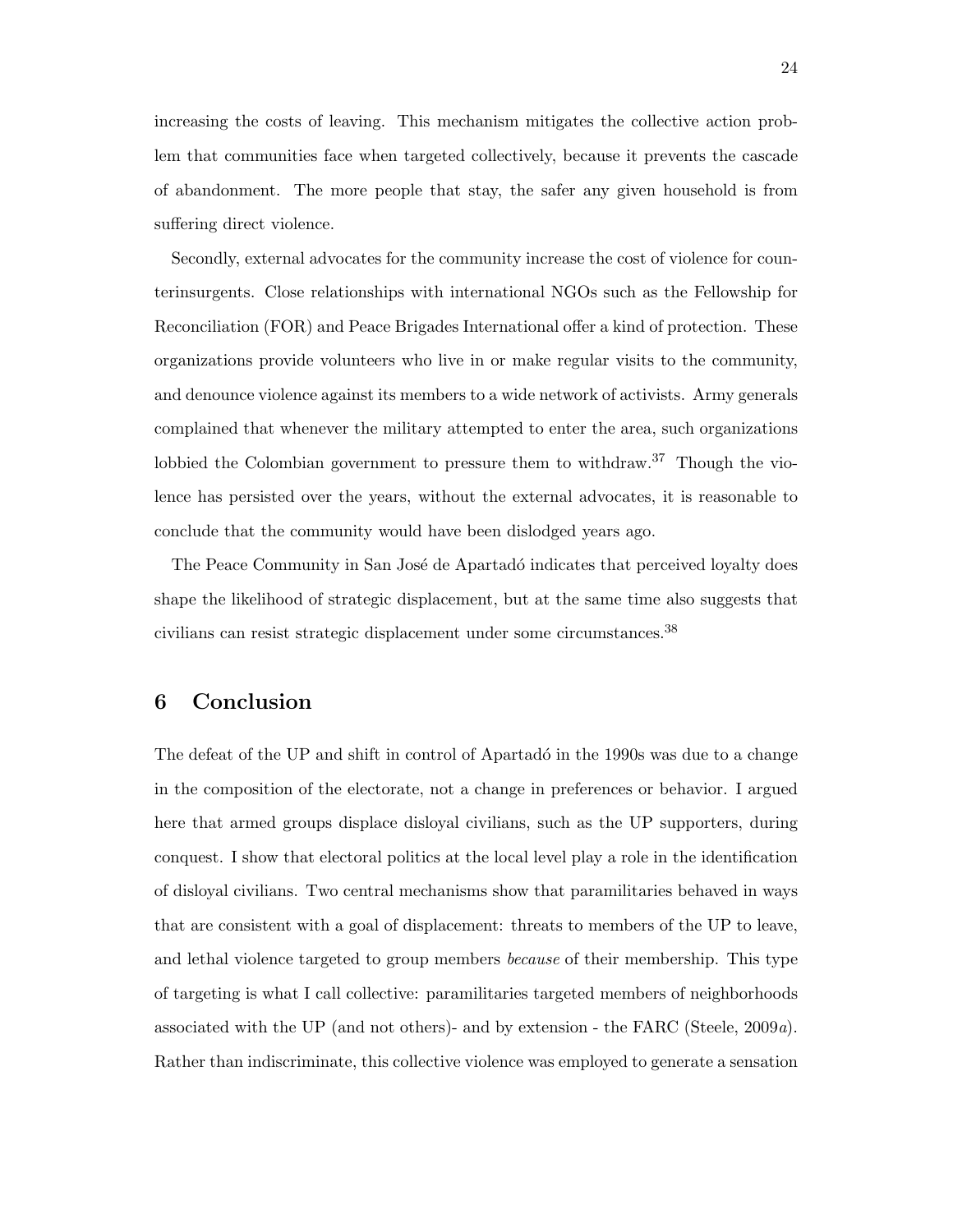of risk among a group of people they sought to expel.<sup>39</sup> In this sense - the expulsion of civilians based on political identities closely resembles ethnic cleansing: it is political cleansing.

Two central points emerge that are relevant for the study of civil war violence. First, displacement is a tactic used by armed groups to gain control over a territory or community, not a haphazard byproduct of violence. Existing scholarship argues that levels of control explain violence; rather, here I show how violence, including non-lethal forms, explains control. Second, I show that group-level political identities matter, even in the context of a civil war in which ethnic identities do not shape the cleavage. In the context of Colombia, these identities were reflected in electoral politics. According to my argument, the expulsion of a substantial segment of population based on a shared characteristic - whether observable or not - is likely to occur, and to systematically vary, in civil wars. Conceptually, strategic displacement subsumes ethnic cleansing as a sub-category.

Elections not only shaped displacement, but were shaped by it in subsequent years. At the local level, those who were able to stay, or new arrivals, were aware of the rules of the game imposed by paramilitaries. Miguel, the community leader in Policarpa, lamented to me that, "People won't do anything anymore. It was different before - everyone would come out, organize, vote. Now they won't do anything." For those who leave, having been displaced once for supporting a political party have strong disincentives to vote for that party again in their new communities, even if their political preferences do not change. At the national level, the FARC barred participation in elections in territories it controlled as early as 1997. The UP quickly declined and eventually dissolved in 2002 for lack of support. Although political mobilization, representation, and participation are generally regarded as desirable, this experience highlights why elections in the absence of order are dangerous: they expose civilians to targeting and displacement.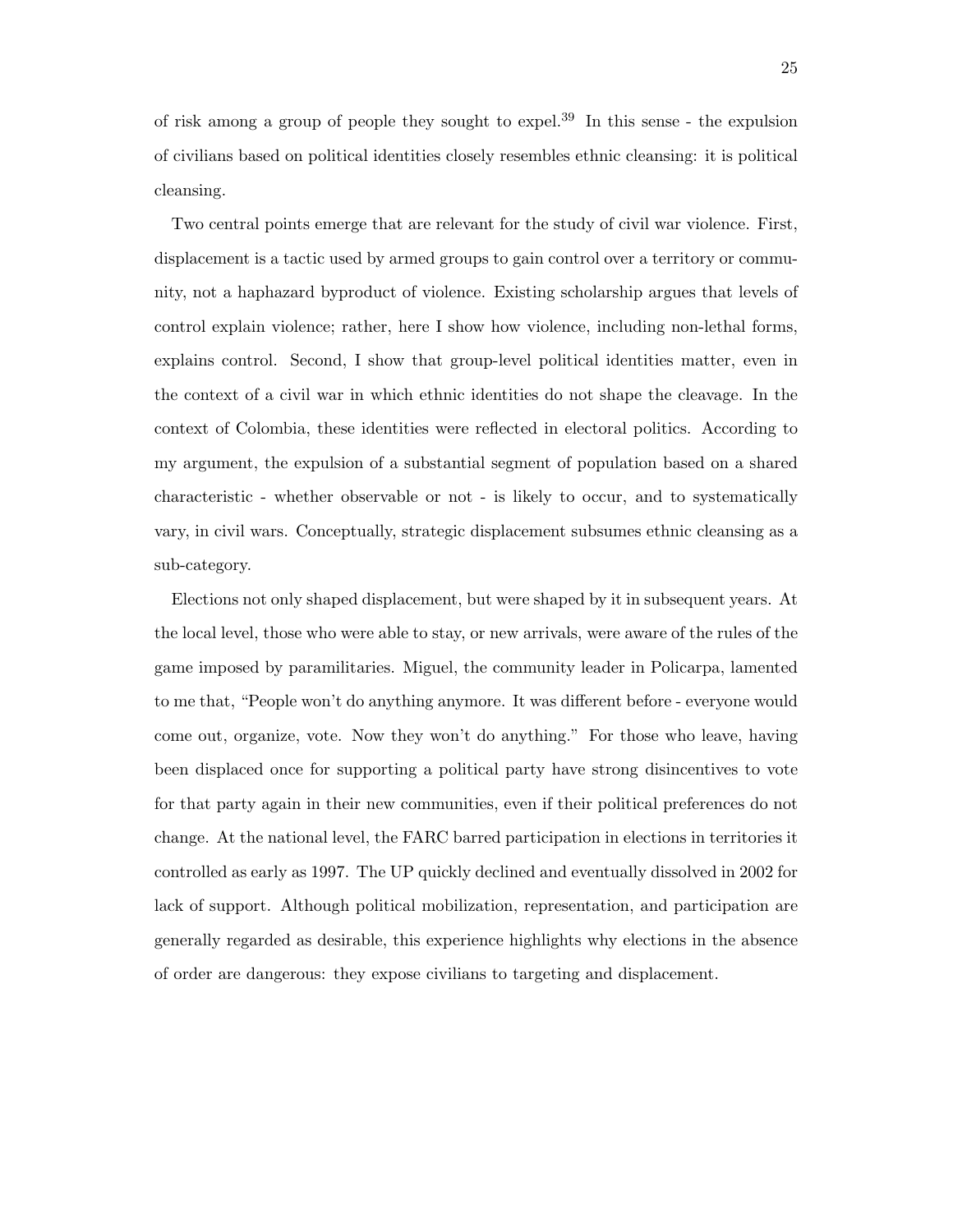### Notes

<sup>1</sup>Moore and Shellman (2004) model risk as a lottery, but concede that it most likely varies more systematically among civilians.

<sup>2</sup>The Convention was later amended to include internally displaced people.

<sup>3</sup>Accordingly, not all displacement falls within what I define as strategic.It is difficult to estimate what proportion of displacement overall is strategic; it is likely to vary over time and across space within wars, and across wars.

<sup>4</sup>Because civilians are agents in my analytical framework, they can potentially thwart attempts at strategic displacement. As a result, the observation of civilian movement is only an indicator of the dependent variable, not a direct measure of it: in some cases, movement may not be observed despite an attempt at strategic displacement, while in others, aggregate displacement may not imply strategic behavior by armed groups.

 $5$ The emotional and economic ties people have to their property are deep. In Book 17 of The Prince, Machiavelli (1910) urged the prince to avoid taking people's property, "because men more quickly forget the death of their father than the loss of their patrimony" (Machiavelli, 1910). Further, the people least likely to have capital to ease the burden of relocation are also those that are most likely to rely on the land, or to lack a proper legal title to their property, or both. These characteristics are likely to be true even if there is no symbolic value of the land, as in the examples Toft (2003) provides, or sacred one, as with some indigenous or ethnic groups.

 $6N$ ot all armed groups or parties to civil wars qualify. I also assume that their main goal is not the elimination of some sub-group of the general population, for its own sake.

<sup>7</sup>This logic mostly applies to counterinsurgents, but in some cases, insurgents defending against encroachment may resort to displacement, for similar reasons. Once challenged, insurgents have an incentive to target groups that could potentially ally with the challenging armed group, to attempt to stave off the advance of counterinsurgents.

<sup>8</sup>Counterinsurgents must have sufficient resources to make a sustained assault. I assume this to be exogenous.

 $9$ This does not imply that lethal violence will not be employed in the process of strategic displacement.

 $10P$ aradoxically, precisely where insurgents organize voters and mobilizations, they expose supporters, potentially undermining the likelihood of maintaining their influence by inviting counterinsurgent intervention.

<sup>11</sup>This article is a subset of a broader project that also tests implications for spatial and temporal variation across Colombia between 1982-2006.

 $12A$  municipality is an administrative district roughly equivalent to a county in the US. It includes a cabecera, or county seat - usually a town or city, and surrounding rural communities.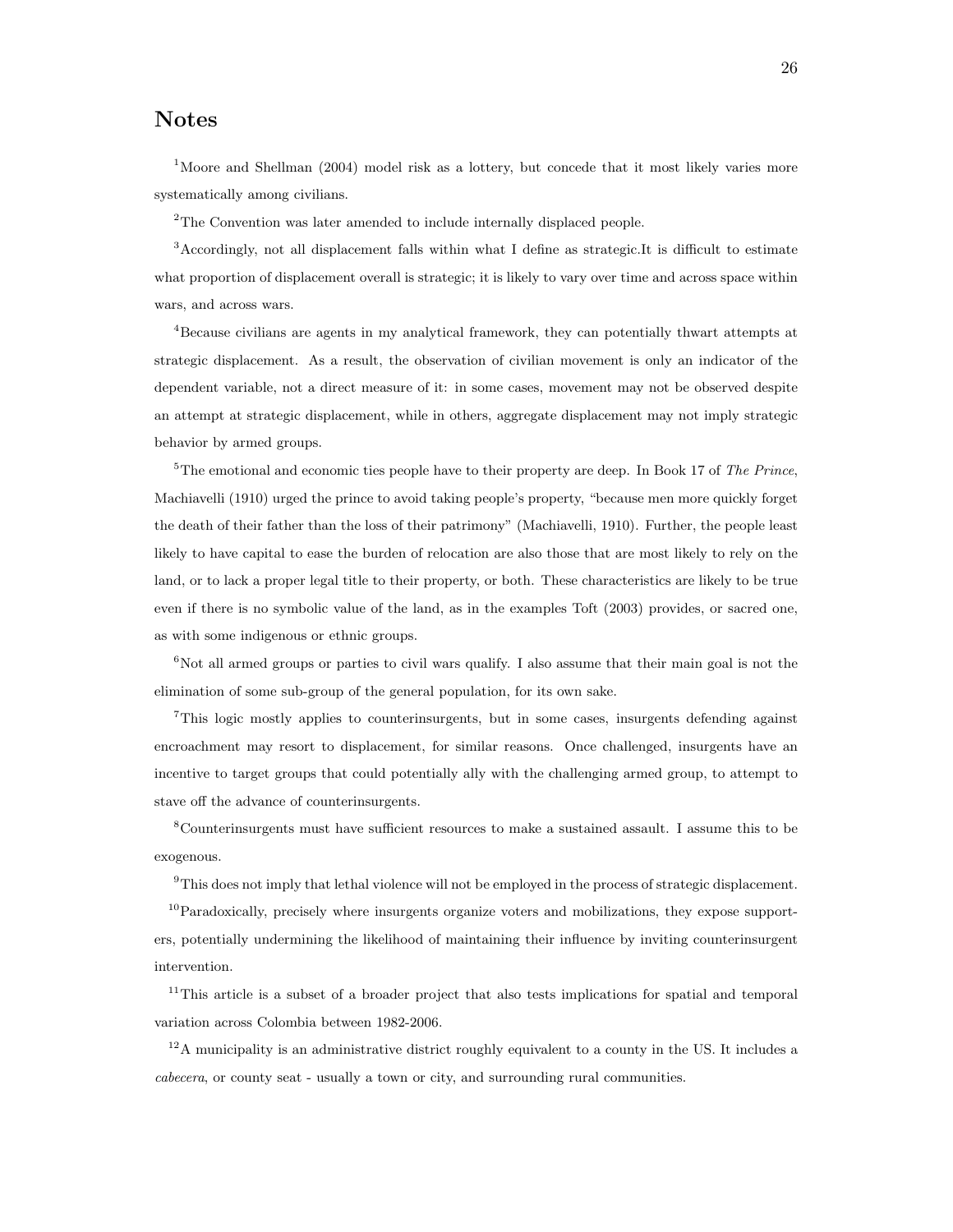<sup>13</sup>The city and the municipality share the same name.

<sup>14</sup>The FARC backed SINTRABANANO, and the EPL supported SINTAIGRO. Union members and party organizers I interviewed explained that union membership (and by extension, association with either of the clandestine political parties) was determined by the plantation where they worked, rather than an ex-ante political preference.

<sup>15</sup>When the EPL demobilized, it formed a political party known as *Esperanza*, Paz, y Libertad (EPL) - Hope, Peace, and Liberty. Its supporters became known as esperanzados.

 $16$ Interview with the author, Medellín, 14 May 2008.

<sup>17</sup>The EPL and PC-ML contested local elections beginning in 1988 as well through its party, the Popular Front (Frente Popular).

 $18$ Colombian cities are organized by *comunas*, or districts, which generally comprise several *barrios*, or neighborhoods. A map of the comunas in the city of Apartadó is available in the online Appendix.

<sup>19</sup>The theory does not suggest that an attempt at conquest will be made as soon as identification of rivals' supporters is possible. Many intervening variables explain under what conditions an armed group challenges another for control.

 $^{20}$ Individuals register to vote with their municipal registry. Each municipality has a local registry, charged with tracking births, deaths, voters, and election results, among other records. However, such censuses are not kept on file as a matter of course; these were found in a run-down attic area in unmarked binders. Attempts to find comparable data for neighboring municipalities were unsuccessful.

<sup>21</sup>The level of disaggregation contained in official E-24 forms is not archived regularly at the local level, or maintained in the departmental or national registries.

 $22$ <sup>22</sup>The "1" for the proportion left variable is due to one polling station with only 5 voters, none of whom were in the 1998 census.

<sup>23</sup>Additional sources bear out this concern: I located 61.5% of the individuals registered in the 1991 census in the national welfare database, and found that over 60% were no longer living in Apartad´o by 2003 (Steele, 2010).

 $^{24}$ Interview with the author, Bogota, 13 June 2008.

 $^{25}$ Interview with the author, Bogota, 6 August 2007.

 $^{26}$ Interview with the author, Apartado, 29 June 2007.

 $27$ Minutes of the meetings were collected at the municipal archives of the mayor's office in Apartadó.

 $^{28}$ Interview with the author, Medellín, 14 May 2007.

 $^{29}$ Interview with the author, Medellín, 23 May 2008.

<sup>30</sup>I use pseudonyms for individuals who are not public figures to protect the identities of those who could face retribution for speaking with me.

 $31$ Interview with the author, Apartadó, 9 June 2008.

 $32$ Interview with the author, Apartadó, 9 June 2008.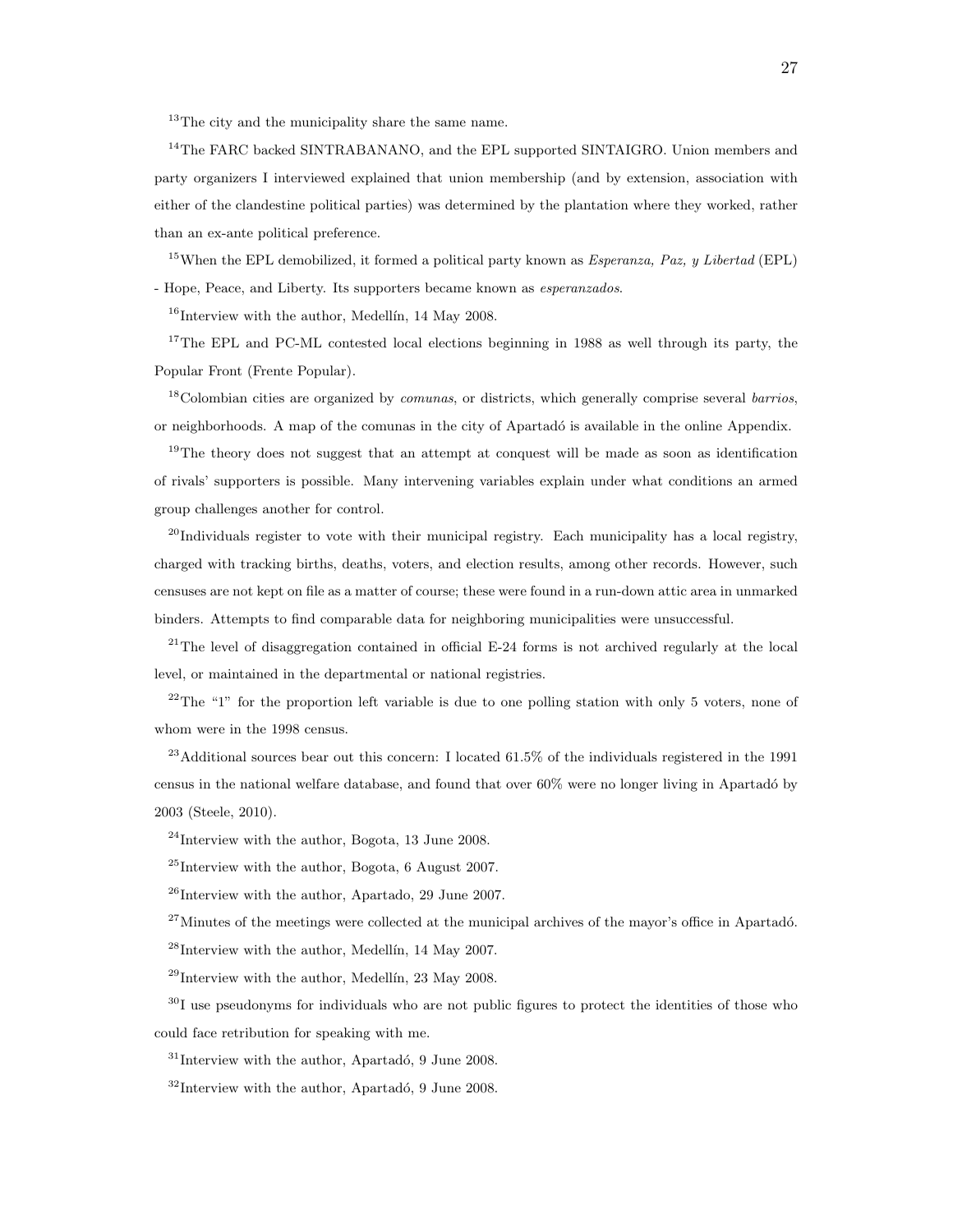<sup>33</sup>Instead, the violence in that neighborhood was predominantly perpetrated by the FARC and its allies. This violence is consistent with my argument as well - during competition for territorial control, insurgents targeted rivals in an attempt to retain influence.

 $^{34}\rm{Colonel}$  Velásquez was forced to retire as a result. General Rito Alejo del Rio was arrested in 2008 on charges of colluding with paramilitaries.

 $35$ Interview with the author, Bogotá, 29 March 2008.

 $36$ Interview with the author, San José de Apartadó, 2 July 2007.

 $37$ Interviews with author, Bogotá, 8 May 2007.

<sup>38</sup>Despite its claims, the community has been dogged by allegations that it is not neutral. (Most recently by a former FARC political commander of the 5th Front who demobilized in April 2009 (Monroy Giraldo, 2009).)

 $39\text{My}$  theory allows for several possible mechanisms to ultimately generate displacement at the individual and household levels. I argue that it is advantageous for armed groups competing for control to employ a variety of tactics likely to trigger this response.

## Bibliography

- Acemoglu, Daron, James Robinson, Rafael Santos. 2009. "The Formation of the State: Evidence from Colombia." Paper presented in the Order, Conflict, and Violence speaker series, Yale University.
- Actas. 1995. Comité de Vigilancia Epidemiológica en Violencia. Vol. 1-5 Apartadó: Municipal Archives.
- Actas. 1996. Comité de Vigilancia Epidemiológica en Violencia. Vol. 6-15 Apartadó: Municipal Archives.
- Actas. 1997. Comité de Vigilancia Epidemiológica en Violencia. Vol. 16-27 Apartadó: Municipal Archives.
- Arjona, Ana M. 2009. "Social Order in Warring Times: Armed Groups' Strategies and Civilian Agency in Civil War." Paper presented in the Order, Conflict, and Violence speaker series, Yale University.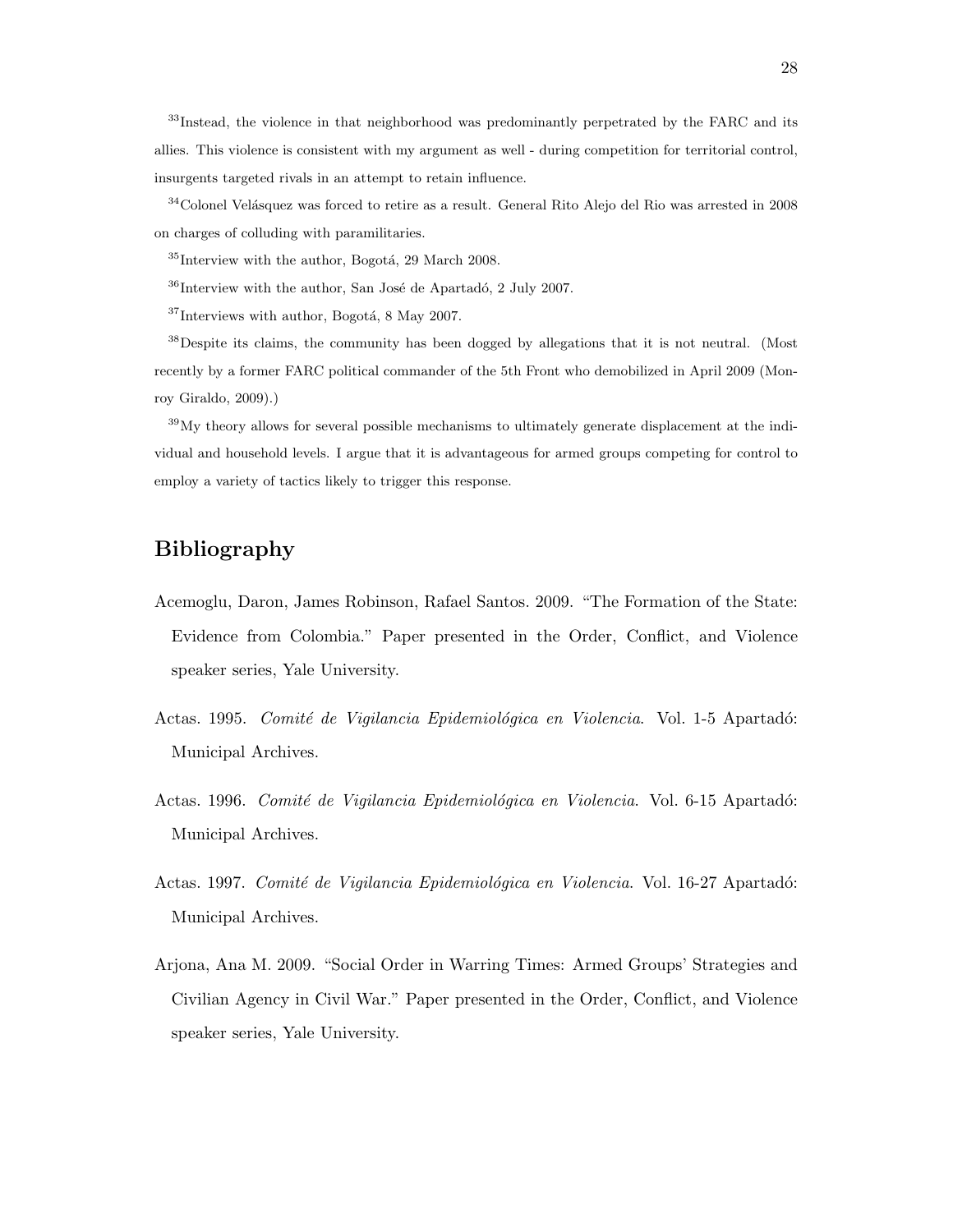- Birkeland, Nina M., Edmund Jennings, eds. 2011. Internal Displacement: Global Overview of Trends and Developments in 2010. Internal Displacement Monitoring Center and the Norwegian Refugee Council.
- Bulutgil, H. Zeynep. 2009. Territorial Conflict and Ethnic Cleansing PhD thesis University of Chicago.
- Clavijo Ardila, Adolfo. 1996. "Estudio Sociopolítico sobre Urabá." Unpublished Report for the Colombian Army.
- Cohen, Roberta, Francis M. Deng, eds. 1998. The Forsaken People: Case Studies of the Internally Displaced. Washington, D.C.: Brookings Institution Press.
- Davenport, Christian, Will H. Moore, Steven C. Poe. 2003. "Sometimes You Just Have to Leave: Domestic Threats and Refugee Movements, 1964-1989." International Interactions  $29(1):27-55$ .
- Departamento Administrativo Nacional de Estadística (DANE). 2010. "Indicadores demogr´aficos y tablas abreviadas de mortalidad nacionales y departamentales 1985 - 2005.".
- Galula, David. 1963. Pacification in Algeria, 1956-1958. Santa Monica, CA: Rand Corporation.
- Giraldo, Fernando. 2001. Democracia y Discurso Político en la Unión Patriótica. Bogotá: Centro Editorial Javeriano (CEJA).
- Gould, Roger V. 1995. Insurgent Identities: Class, Community, and Protest in Paris from 1848 to the Commune. Chicago: University of Chicago Press.
- Ibáñez, Ana María. 2008. El desplazamiento forzoso en Colombia: Un camino sin retorno a la pobreza. Bogotá: Universidad de los Andes.
- Kalyvas, Stathis N. 2005. Warfare in Civil Wars. In Rethinking the Nature of War, ed. Isabelle Duyvesteyn, Jan Ångström. Abingdton: Frank Cass pp. 88–108.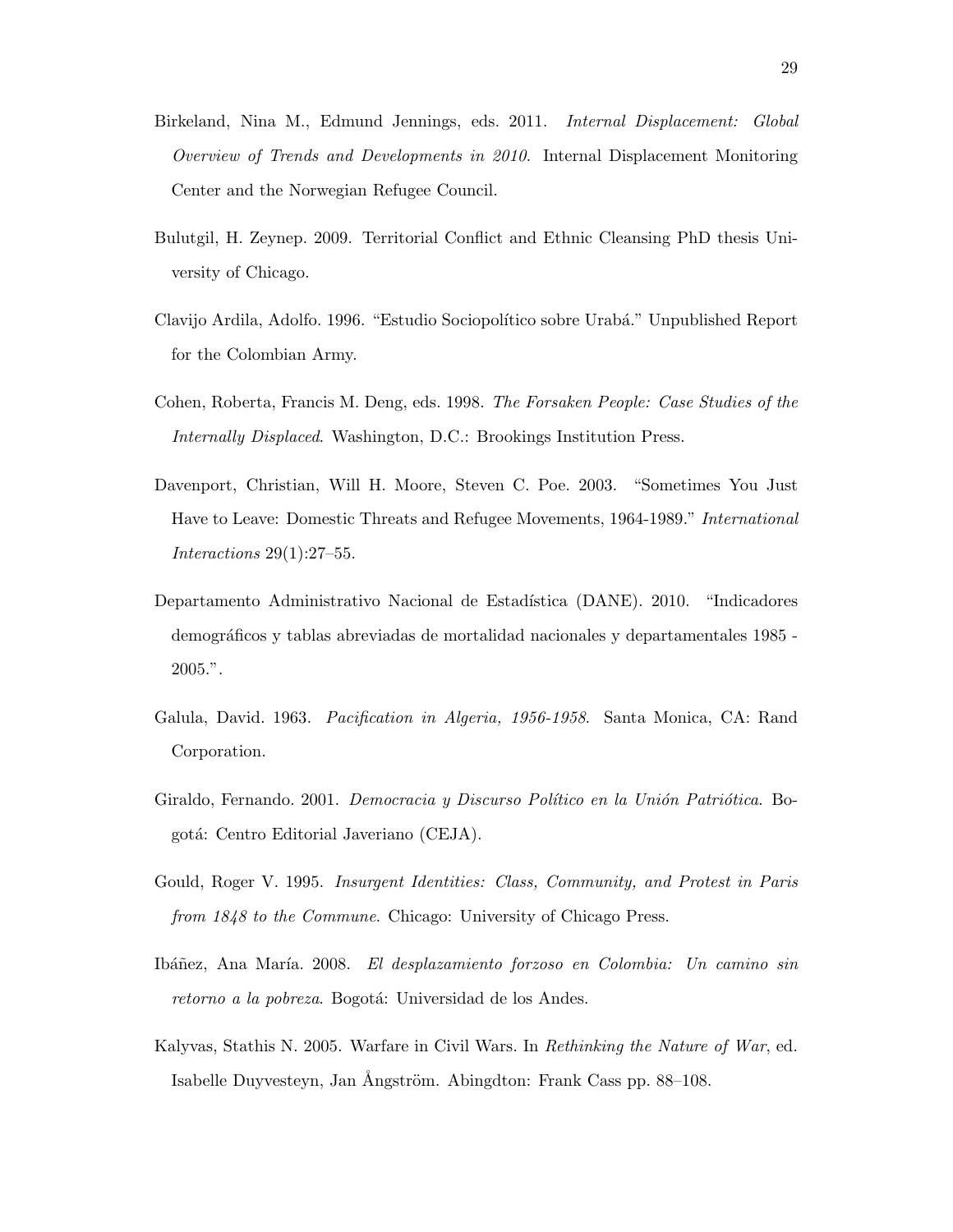- Kalyvas, Stathis N. 2006. The Logic Of Violence In Civil War. Cambridge: Cambridge University Press.
- Kunz, Egon F. 1973. "The Refugee in Flight: Kinetic Models and Forms of Displacement." *International Migration Review* 7(2):125–146.
- Machiavelli, Niccolai. 1910. The Prince. New York: PF Collier and Son.
- Medina Gallego, Carlos, Mireya Téllez Ardila. 1994. La violencia parainstitucional, paramilitar y parapolicial en Colombia. Bogotá: Rodríguez Quito Editores.
- Melander, Erik, M. Oberg. 2007. "The Threat of Violence and Forced Migration: Geographical Scope Trumps Intensity of Fighting." Civil Wars 9(2):156–173.
- Monroy Giraldo, Juan Carlos. 2009. "Fiscalía Investigará Denuncias de Alias Zamir." El Colombiano .
- Moore, Will H., Stepen M. Shellman. 2004. "Fear of Persecution: Forced Migration, 1952-1995." Journal of Conflict Resolution 48(5):723–745.
- Moore, Will H., Stepen M. Shellman. 2006. "Refugee or Internally Displaced Person?: To Where Should One Flee?" Comparative Political Studies 39(5):599.
- Pastoral Social. 2001. Desplazamiento Forzado en Antioquia: Urabá. Number 9 Bogotá: Conferencia Episcopal de Colombia.
- Petersen, Roger Dale. 2001. Resistance and Rebellion: Lessons From Eastern Europe. Cambridge: Cambridge University Press.
- Petersen, William. 1958. "A General Typology of Migration." American Sociological Review 23(3):256–266.
- Reyes, Alejandro. 2009. Guerreros y Campesinos: El Despojo de la Tierra en Colombia. Bogotá: Grupo Editorial Norma.
- Romero, Mauricio. 2000. "Political Identities and Armed Conflict In Colombia: The Case of the Department Of Córdoba." Beyond Law  $7(21):81-101$ .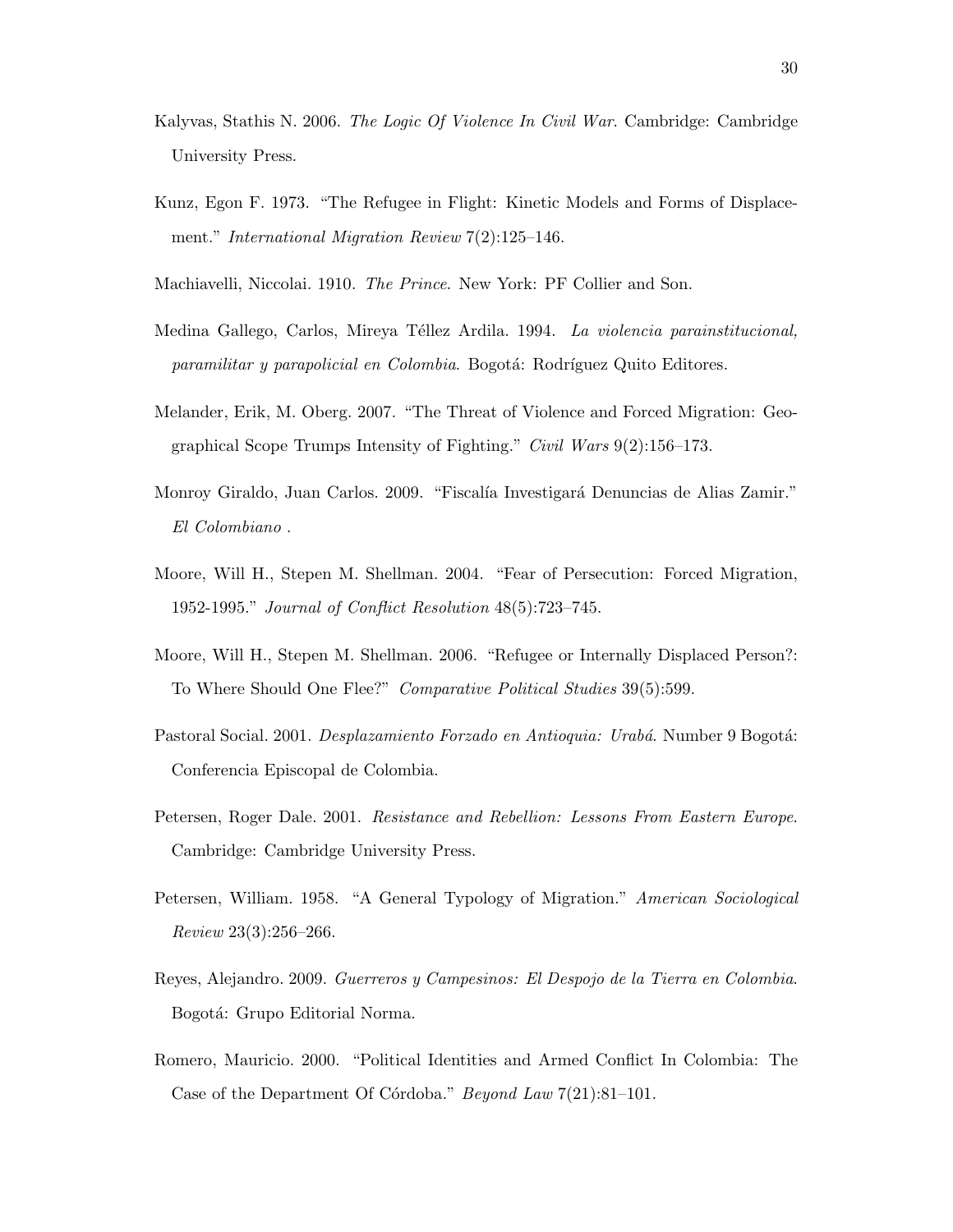- Romero, Mauricio. 2003. Paramilitares y Autodefensas 1982-2003. Bogotá: IEPRI-Editorial Planeta.
- Ron, James. 2003. Frontiers and Ghettos: State Violence in Serbia and Israel. Berkeley: University of California Press.
- Schmeidl, Susanne. 1997. "Exploring the Causes of Forced Migration: A Pooled Timeseries Analysis, 1971-1990." Social Science Quarterly 78(2):284-308.
- Stanley, William D. 1987. "Economic Migrants or Refugees from Violence? A Timeseries Analysis of Salvadoran Migration to the United States." Latin American Research Review 22(1):132–154.
- Steele, Abbey. 2009a. "Collective Targeting and Displacement: Evidence of Political Cleansing from Colombia." Presented at the Annual Conference of the American Political Science Association, Toronto Canada.
- Steele, Abbey. 2009b. "Seeking Safety: Avoiding Displacement and Choosing Destinations in Civil Wars." Journal of Peace Research 46(3):419.
- Steele, Abbey. 2010. Unsettling: Displacement during Civil Wars PhD thesis Yale University New Haven, CT: .
- Stepputat, Finn. 1999. "Dead Horses?" Journal of Refugee Studies 12(4):416.
- Suárez, Andrés Fernando. 2007. Identidades Políticas y Exterminio Recíproco: Masacres y Guerra en Urabá 1991-2001. Medellín: La Carreta Editores.
- Toft, Monica Duffy. 2003. The Geography of Ethnic Violence: Identity, Interests, and the Indivisibility Of Territory. Princeton, N.J.: Princeton University Press.
- Trinquier, Roger. 1964. Modern Warfare: A French View of Counterinsurgency. London: Pall Mall Press.
- UNHCR. 2010. "Definitions and Obligations." http://www.unhcr.org.au/basicdef.shtml.